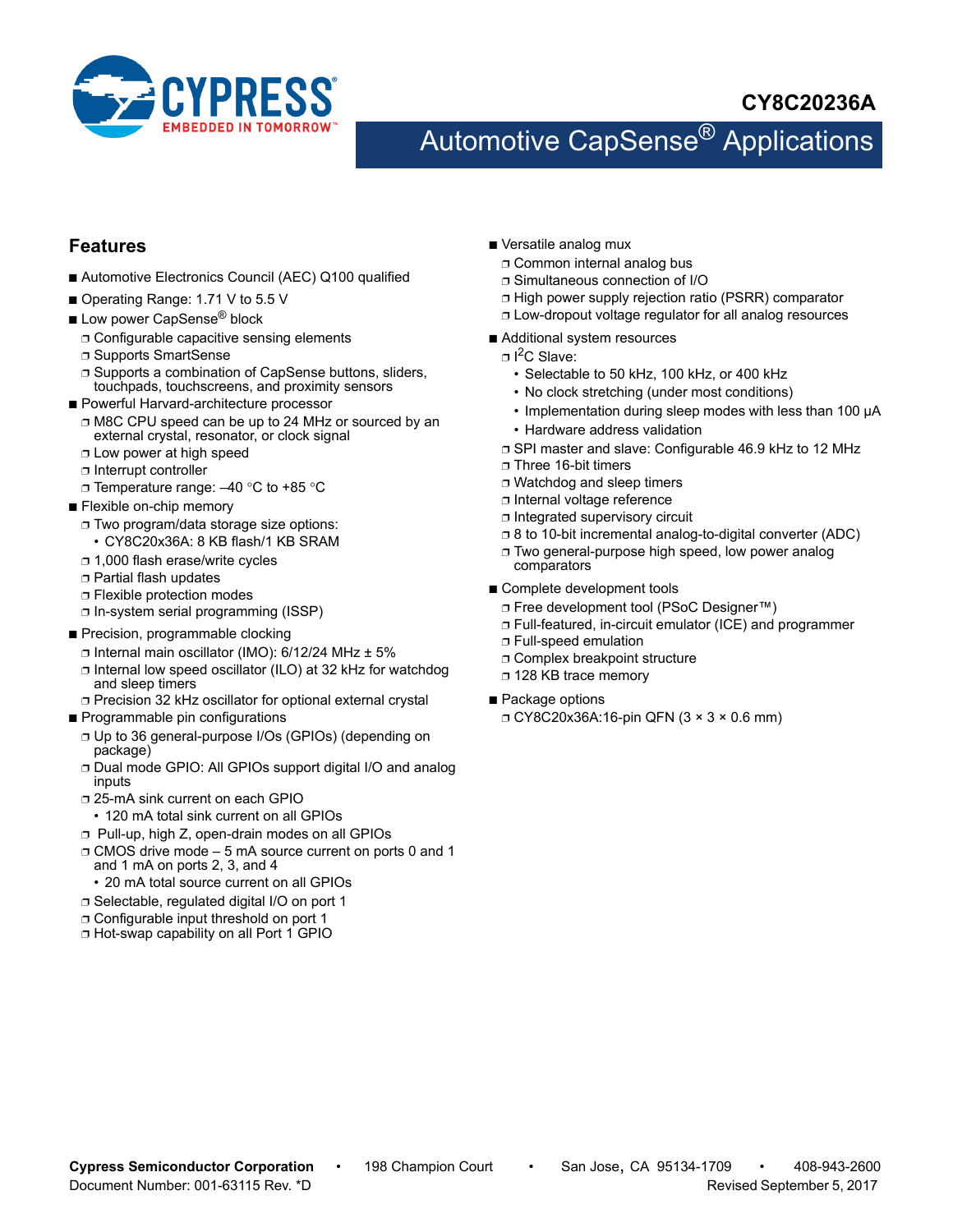

## <span id="page-1-1"></span>**Logic Block Diagram**

<span id="page-1-0"></span>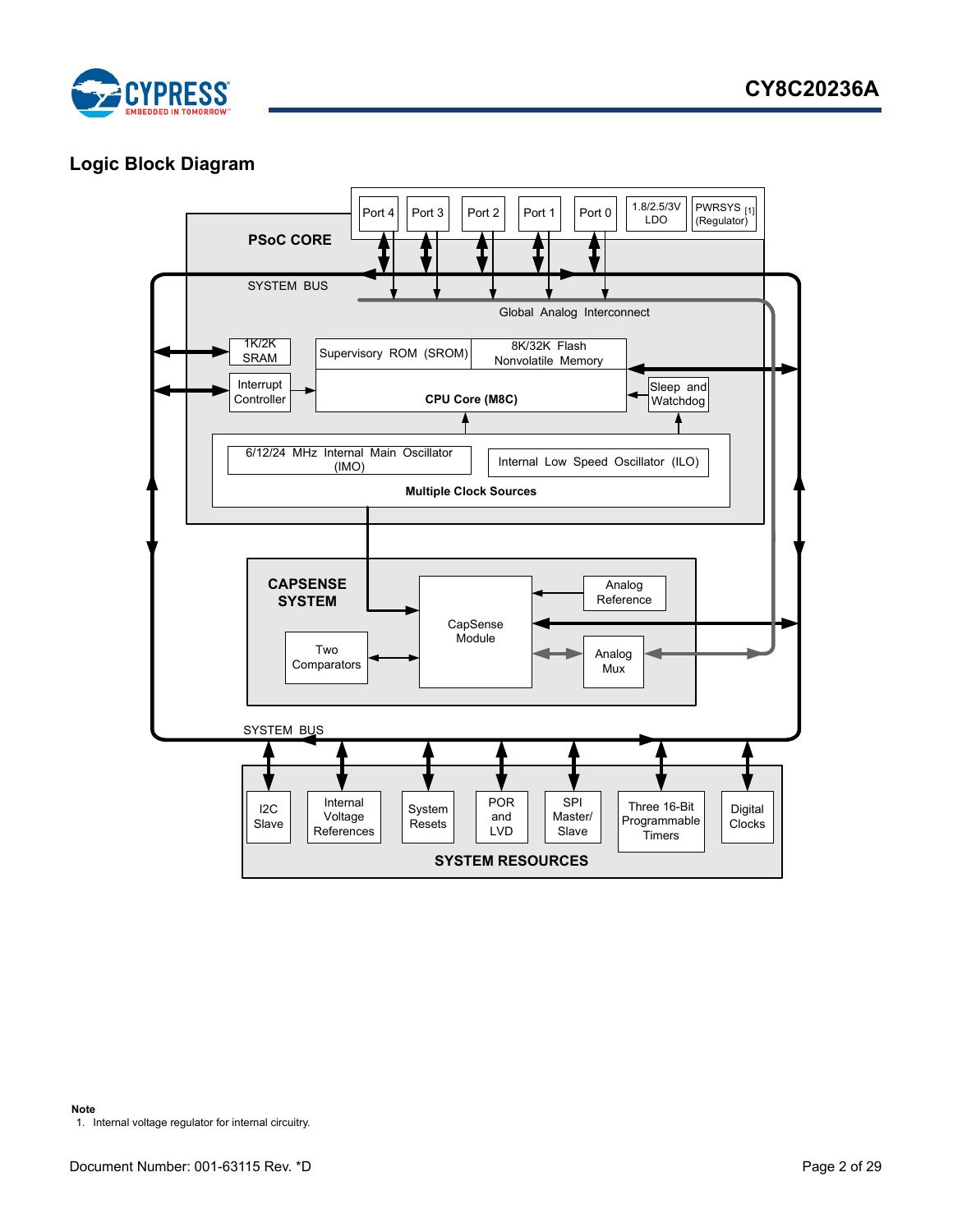

## **CY8C20236A**

### **Contents**

| DC Analog Mux Bus Specifications  12                 |  |
|------------------------------------------------------|--|
| DC Low Power Comparator Specifications  12           |  |
| Comparator User Module Electrical Specifications  13 |  |
|                                                      |  |
| DC POR and LVD Specifications  14                    |  |
| DC Programming Specifications  14                    |  |
|                                                      |  |
|                                                      |  |

| AC General Purpose I/O Specifications  16   |  |
|---------------------------------------------|--|
|                                             |  |
| AC External Clock Specifications  16        |  |
| AC Programming Specifications  17           |  |
|                                             |  |
|                                             |  |
|                                             |  |
|                                             |  |
|                                             |  |
|                                             |  |
|                                             |  |
|                                             |  |
|                                             |  |
| Accessories (Emulation and Programming)  24 |  |
|                                             |  |
|                                             |  |
|                                             |  |
|                                             |  |
|                                             |  |
|                                             |  |
|                                             |  |
|                                             |  |
|                                             |  |
| Sales, Solutions, and Legal Information  29 |  |
| Worldwide Sales and Design Support  29      |  |
|                                             |  |
|                                             |  |
|                                             |  |
|                                             |  |
|                                             |  |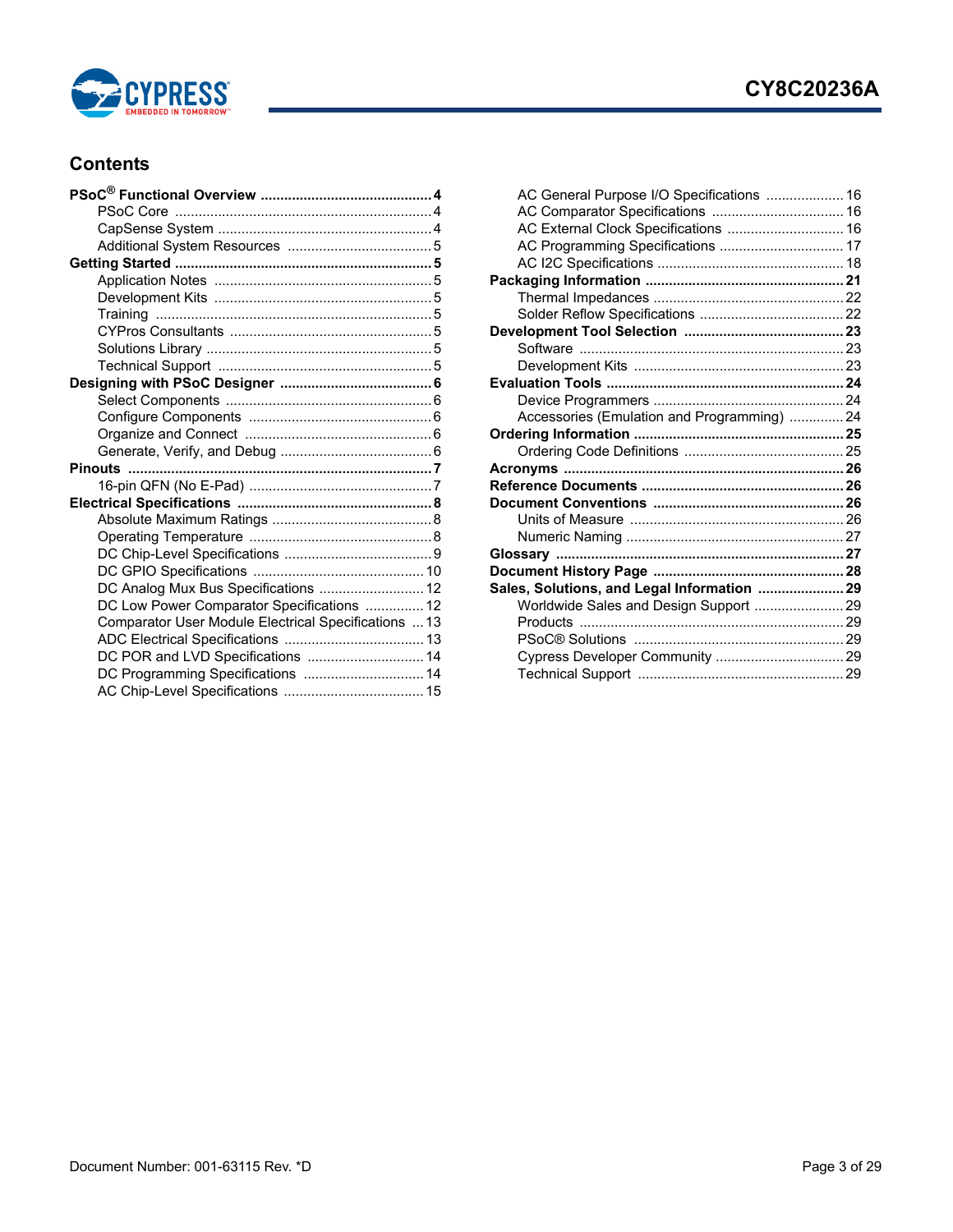

## <span id="page-3-0"></span>**PSoC® Functional Overview**

The PSoC family consists of on-chip controller devices, which are designed to replace multiple traditional microcontroller unit (MCU)-based components with one, low cost single-chip programmable component. A PSoC device includes configurable analog and digital blocks, and programmable interconnect. This architecture allows the user to create customized peripheral configurations, to match the requirements of each individual application. Additionally, a fast CPU, Flash program memory, SRAM data memory, and configurable I/O are included in a range of convenient pinouts.

The architecture for this device family, as shown in the [Logic](#page-1-1) [Block Diagram on page 2,](#page-1-1) consists of three main areas:

- The Core
- CapSense Analog System

A common, versatile bus allows connection between I/O and the analog system.

Each CY8C20x36A PSoC device includes a dedicated CapSense block that provides sensing and scanning control circuitry for capacitive sensing applications. Depending on the PSoC package, up to 36 GPIO are also included. The GPIO provides access to the MCU and analog mux.

#### <span id="page-3-1"></span>**PSoC Core**

The PSoC Core is a powerful engine that supports a rich instruction set. It encompasses SRAM for data storage, an interrupt controller, sleep and watchdog timers, and IMO and ILO. The CPU core, called the M8C, is a powerful processor with speeds up to 24 MHz. The M8C is a 4-MIPS,

8-bit Harvard-architecture microprocessor.

### <span id="page-3-2"></span>**CapSense System**

The analog system contains the capacitive sensing hardware. Several hardware algorithms are supported. This hardware performs capacitive sensing and scanning without requiring external components. The analog system is composed of the CapSense PSoC block and an internal 1 V or 1.2 V analog reference, which together support capacitive sensing of up to 33 inputs<sup>[\[2](#page-3-3)]</sup>. Capacitive sensing is configurable on each GPIO pin. Scanning of enabled CapSense pins are completed quickly and easily across multiple ports.

#### *SmartSense™*

<span id="page-3-3"></span>SmartSense is an innovative solution from Cypress that removes manual tuning of CapSense applications. This solution is easy to use and provides a robust noise immunity. It is the only autotuning solution that establishes, monitors, and maintains all required tuning parameters. SmartSense allows engineers to go from prototyping to mass production without re-tuning for manufacturing variations in PCB and/or overlay material properties.



### **Figure 1. CapSense System Block Diagram**

#### *Analog Multiplexer System*

The Analog Mux Bus can connect to every GPIO pin. Pins are connected to the bus individually or in any combination. The bus also connects to the analog system for analysis with the CapSense block comparator.

Switch control logic enables selected pins to precharge continuously under hardware control. This enables capacitive measurement for applications such as touch sensing. Other multiplexer applications include:

- Complex capacitive sensing interfaces, such as sliders and touchpads.
- Chip-wide mux that allows analog input from any I/O pin.
- Crosspoint connection between any I/O pin combinations.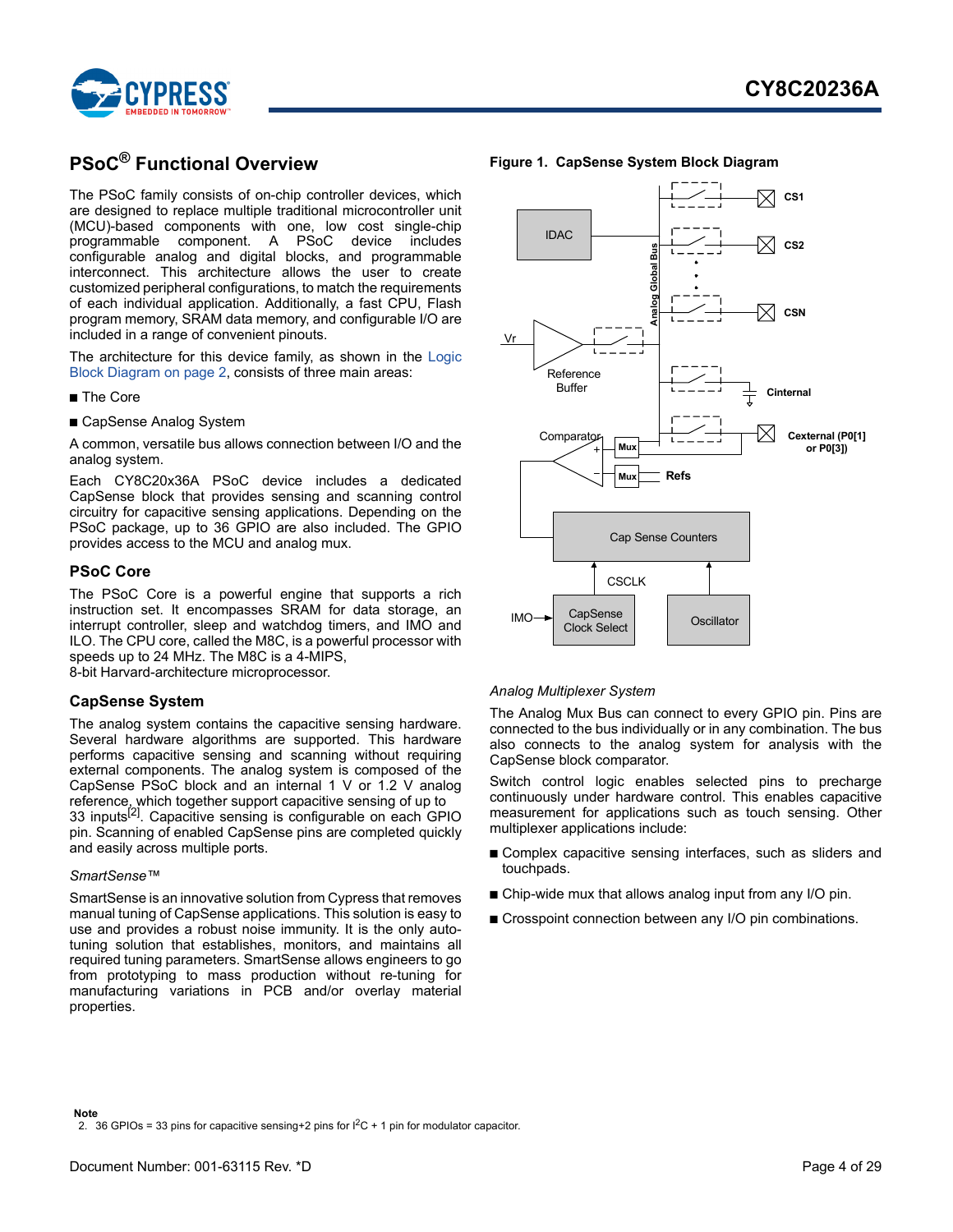

#### <span id="page-4-0"></span>**Additional System Resources**

System resources provide additional capability, such as  $1^2C$ slave, SPI master, or SPI slave interfaces, three 16-bit programmable timers, and various system resets supported by the M8C.

These system resources provide additional capability useful to complete systems. Additional resources include low voltage detection and power on reset. The merits of each system resource are listed here:

- $\blacksquare$  The I<sup>2</sup>C slave/SPI master-slave module provides 50/100/400 kHz communication over two wires. SPI communication over three or four wires runs at speeds of 46.9 kHz to 3 MHz (lower for a slower system clock).
- The I<sup>2</sup>C hardware address recognition feature reduces the already low power consumption by eliminating the need for CPU intervention until a packet addressed to the target device is received.
- The  $I^2C$  enhanced slave interface appears as a 32-byte RAM buffer to the external  ${}^{12}C$  master. Using a simple predefined protocol, the master controls the read and write pointers into [the RAM. When this method is enabled, the slave does not stall](http://www.cypress.com/?rID=38495) the bus when receiving data bytes in active mode. For usage [details, refer to the application note](http://www.cypress.com/?rID=38495) I2C Enhanced Slave Operation - AN56007.
- Low-voltage detection (LVD) interrupts can signal the application of falling voltage levels, while the advanced poweron-reset (POR) circuit eliminates the need for a system supervisor.
- An internal reference provides an absolute reference for capacitive sensing.
- A register-controlled bypass mode allows the user to disable the LDO regulator.

### <span id="page-4-1"></span>**Getting Started**

The quickest way to understand PSoC silicon is to read this datasheet and then use the PSoC Designer Integrated Development Environment (IDE). This datasheet is an overview of the PSoC integrated circuit and presents specific pin, register, and electrical specifications.

For in depth information, along with detailed programming details, see the [Technical Reference Manual](http://www.cypress.com/?rID=34379) for the CY8C20x36A PSoC devices.

[For up-to-date ordering, packaging, and electrical specification](http://www.cypress.com/psoc) information, see the latest PSoC device datasheets on the web [at w](http://www.cypress.com/psoc)ww.cypress.com/psoc.

#### <span id="page-4-2"></span>**Application Notes**

Application notes are an excellent introduction to the wide variety of possible PSoC designs. They are located at [www.cypress.com/psoc](http://www.cypress.com/psoc). Select Application Notes under the Documentation tab.

### <span id="page-4-3"></span>**Development Kits**

PSoC Development Kits are available online from Cypress at [www.cypress.com/shop](http://www.cypress.com/shop) and through a growing number of regional and global distributors, which include Arrow, Avnet, Digi-Key, Farnell, Future Electronics, and Newark. Refer to [Development Kits on page 23](#page-22-2).

### <span id="page-4-4"></span>**Training**

Free PSoC and CapSense technical training (on demand, [webinars, and workshops\) is available online at](http://www.cypress.com/training) www.cypress.com/training. The training covers a wide variety of topics and skill levels to assist you in your designs.

### <span id="page-4-5"></span>**CYPros Consultants**

Certified PSoC Consultants offer everything from technical [assistance to completed PSoC designs. To contact or become a](http://www.cypress.com/?id=1088&) [PSoC Consultant go to w](http://www.cypress.com/?id=1088&)ww.cypress.com/cypros.

#### <span id="page-4-6"></span>**Solutions Library**

Visit our growing library of solution focused designs at [www.cypress.com/solutions.](http://www.cypress.com/?id=3) Here you can find various application designs that include firmware and hardware design files that enable you to complete your designs quickly.

#### <span id="page-4-7"></span>**Technical Support**

For assistance with technical issues, search KnowledgeBase articles and forums at [www.cypress.com/support](http://www.cypress.com/support). If you cannot find an answer to your question, create a technical support case or call technical support at 1-800-541-4736.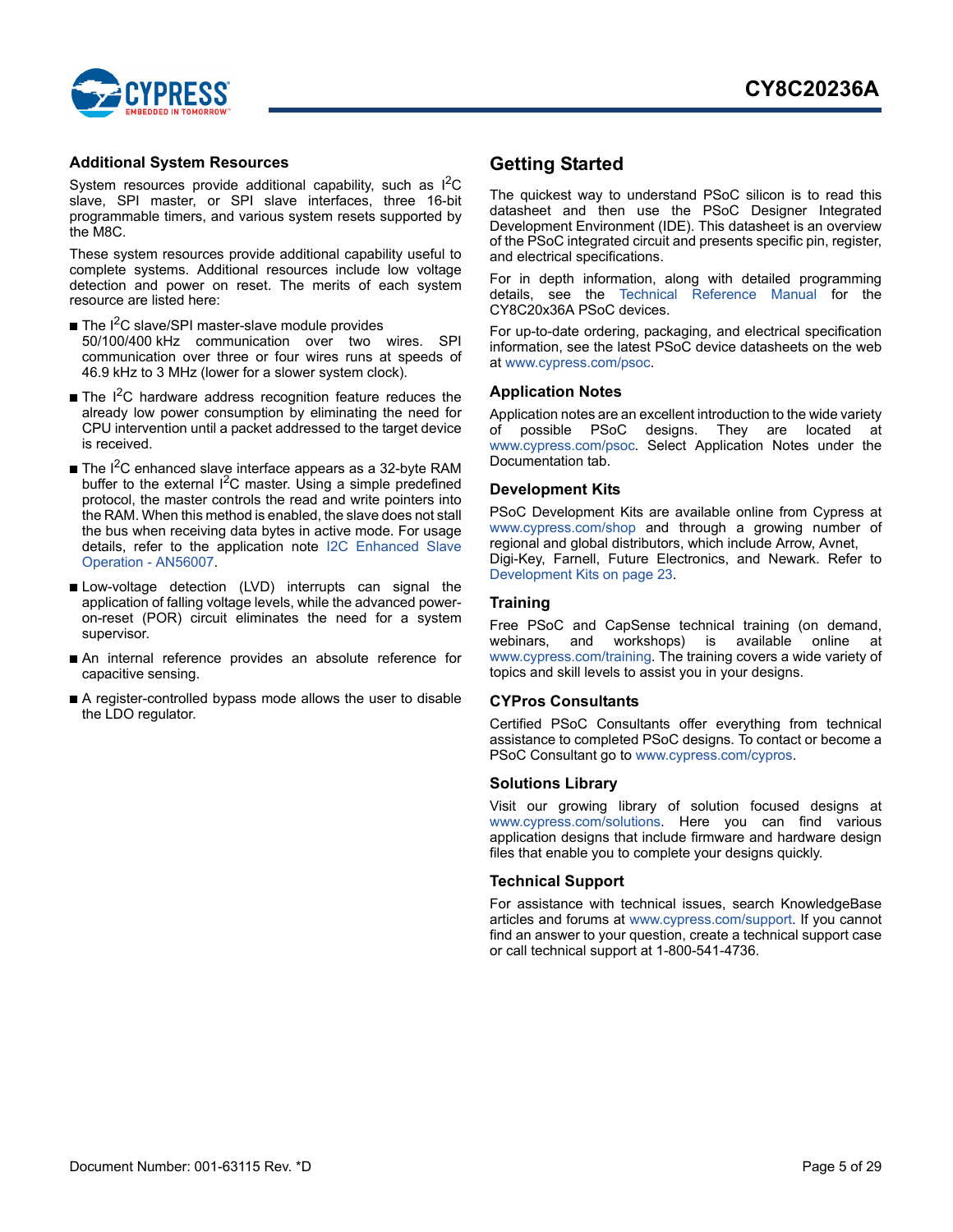

### <span id="page-5-0"></span>**Designing with PSoC Designer**

The development process for the PSoC device differs from that of a traditional fixed function microprocessor. The configurable analog and digital hardware blocks give the PSoC architecture a unique flexibility that pays dividends in managing specification change during development and by lowering inventory costs. These configurable resources, called PSoC Blocks, have the ability to implement a wide variety of user-selectable functions.

The PSoC development process can be summarized in the following four steps:

- 1. Select [User Modules](http://www.cypress.com/?rID=39931)
- 2. Configure User Modules
- 3. Organize and Connect
- 4. Generate, Verify, and Debug

#### <span id="page-5-1"></span>**Select Components**

PSoC Designer provides a library of pre-built, pre-tested hardware peripheral components called "user modules." User modules make selecting and implementing peripheral devices, both analog and digital, simple.

### <span id="page-5-2"></span>**Configure Components**

Each of the User Modules you select establishes the basic register settings that implement the selected function. They also provide parameters and properties that allow you to tailor their precise configuration to your particular application. For example, a PWM User Module configures one or more

digital PSoC blocks, one for each 8 bits of resolution. The user module parameters permit you to establish the pulse width and duty cycle. Configure the parameters and properties to correspond to your chosen application. Enter values directly or by selecting values from drop-down menus. All the user modules are documented in datasheets that may be viewed directly in PSoC Designer or on the Cypress website. These [user module](http://www.cypress.com/?app=search&searchType=keyword&keyword=&rtID=116&id=0&applicationID=0&l=1) [datasheets](http://www.cypress.com/?app=search&searchType=keyword&keyword=&rtID=116&id=0&applicationID=0&l=1) explain the internal operation of the User Module and provide performance specifications. Each datasheet describes the use of each user module parameter, and other information you may need to successfully implement your design.

### <span id="page-5-3"></span>**Organize and Connect**

You build signal chains at the chip level by interconnecting user modules to each other and the I/O pins. You perform the selection, configuration, and routing so that you have complete control over all on-chip resources.

### <span id="page-5-4"></span>**Generate, Verify, and Debug**

When you are ready to test the hardware configuration or move on to developing code for the project, you perform the "Generate Configuration Files" step. This causes PSoC Designer to generate source code that automatically configures the device to your specification and provides the software for the system. The generated code provides application programming interfaces (APIs) with high-level functions to control and respond to hardware events at run time and interrupt service routines that you can adapt as needed.

A complete code development environment allows you to develop and customize your applications in C, assembly language, or both.

The last step in the development process takes place inside PSoC Designer's Debugger (access by clicking the Connect icon). PSoC Designer downloads the HEX image to the ICE where it runs at full speed. PSoC Designer debugging capabilities rival those of systems costing many times more. In addition

to traditional single-step, run-to-breakpoint and watch-variable features, the debug interface provides a large trace buffer and allows you to define complex breakpoint events that include monitoring address and data bus values, memory locations and external signals.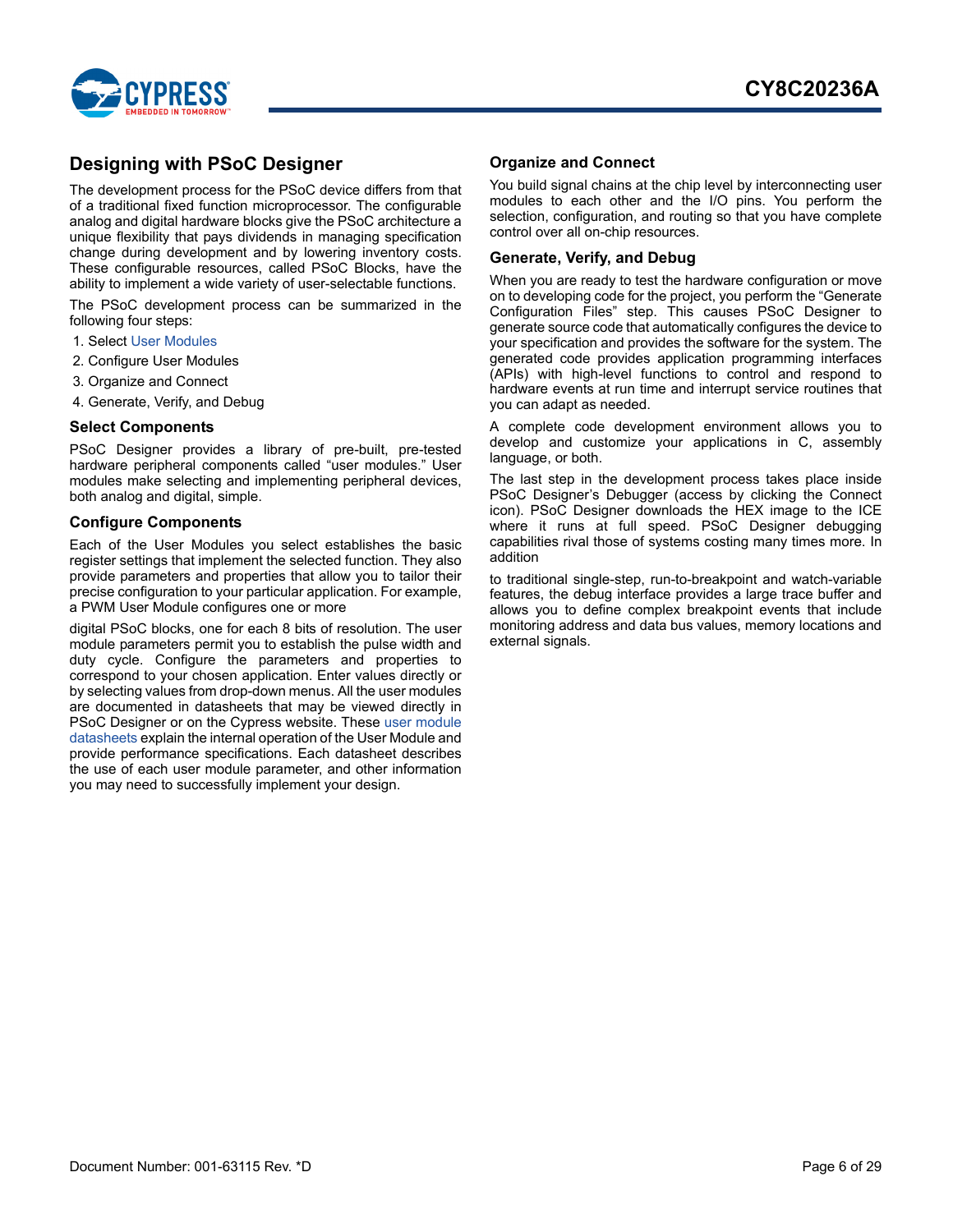

### <span id="page-6-0"></span>**Pinouts**

The CY8C20x36A PSoC device is available in a variety of packages, which are listed and illustrated in the following tables. Every port pin (labeled with a "P") is capable of Digital I/O and connection to the common analog bus. However,  $V_{SS}$ ,  $V_{DD}$ , and XRES are not capable of Digital I/O.

### <span id="page-6-1"></span>**16-pin QFN (No E-Pad)**

|  |  |  | Table 1. Pin Definitions - CY8C20236A PSoC Device |  |
|--|--|--|---------------------------------------------------|--|
|  |  |  |                                                   |  |

| Pin            | <b>Type</b><br><b>Digital</b><br>Analog |       | <b>Name</b> | <b>Description</b>                                                         |                                                                                                                                                                               |
|----------------|-----------------------------------------|-------|-------------|----------------------------------------------------------------------------|-------------------------------------------------------------------------------------------------------------------------------------------------------------------------------|
| No.            |                                         |       |             |                                                                            |                                                                                                                                                                               |
| 1              | I/O                                     |       | P2[5]       | ECO output (XOut)                                                          | Figure 2. CY8C20236A PSoC Device                                                                                                                                              |
| $\overline{2}$ | $II$                                    |       | P2[3]       | ECO input (XIn)                                                            |                                                                                                                                                                               |
| 3              | <b>I/OHR</b>                            |       | P1[7]       | $I2C$ SCL, SPI SS                                                          |                                                                                                                                                                               |
| 4              | I/OHR                                   |       | P1[5]       | I <sup>2</sup> C SDA, SPI MISO                                             |                                                                                                                                                                               |
| 5              | I/OHR                                   |       | P1[3]       | <b>SPI SCLK</b>                                                            | P0[1], Al<br>P0[3], Al<br>P0[7], Al<br>V <sub>DD</sub>                                                                                                                        |
| 6              | I/OHR                                   |       | P1[1]       | ISSP CLK <sup>[3]</sup> , I <sup>2</sup> C SCL, SPI<br><b>MOSI</b>         | <b>8545</b><br>$\bullet$<br>XOut, AI, P2[5] $\equiv$ 1<br>12 <sup>e</sup> P0[4], Al                                                                                           |
| 7              |                                         | Power | $V_{SS}$    | Ground connection                                                          | $11 \equiv \text{XRES}$<br>$Xin$ , Al, P2[3] $\blacktriangleright$ 2<br>QFN                                                                                                   |
| 8              | I/OHR                                   |       | P1[0]       | ISSP DATA <sup>[3]</sup> , I <sup>2</sup> C SDA, SPI<br>CLK <sup>[4]</sup> | I2C SCL, SPI SS, AI, P1[7] $\equiv$ 3<br>10 <sup>-</sup> P1[4], AI, EXTCLK<br>I2C SDA, SPI MISO, AI, P1[5] $\equiv$ 4<br>$9 =$ P <sub>1</sub> [2], Al<br>$\omega \sim \infty$ |
| 9              | I/OHR                                   |       | P1[2]       |                                                                            |                                                                                                                                                                               |
| 10             | I/OHR                                   |       | P1[4]       | Optional external clock input<br>(EXTCLK)                                  |                                                                                                                                                                               |
| 11             |                                         | Input | <b>XRES</b> | Active high external reset with<br>internal pull-down                      | SPI SCLK, AI, P1[3]<br>SPI MOSI, AI, P1[1]<br>V <sub>ss</sub><br>SPI SCLK, AI, P1[0]                                                                                          |
| 12             | <b>I/OH</b>                             |       | P0[4]       |                                                                            | SDA,                                                                                                                                                                          |
| 13             |                                         | Power | $V_{DD}$    | Supply voltage                                                             | sci,<br>12C                                                                                                                                                                   |
| 14             | <b>I/OH</b>                             |       | P0[7]       |                                                                            | 2C                                                                                                                                                                            |
| 15             | <b>I/OH</b>                             |       | P0[3]       | Integrating input                                                          |                                                                                                                                                                               |
| 16             | <b>I/OH</b>                             |       | P0[1]       | Integrating input                                                          |                                                                                                                                                                               |

LEGEND A = Analog, I = Input, O = Output, H = 5 mA High Output Drive, R = Regulated Output.

**Notes**

<span id="page-6-3"></span>4. Alternate SPI clock.

<span id="page-6-2"></span>on power-up , the SDA(P1[0]) drives a strong high for 256 sleep clock cycles and drives resistive low for the next 256 sleep clock cycles. The SCL(P1[11])line drives دresistive low for the next 256 sleep clock cycles an alternate pins if you encounter issues.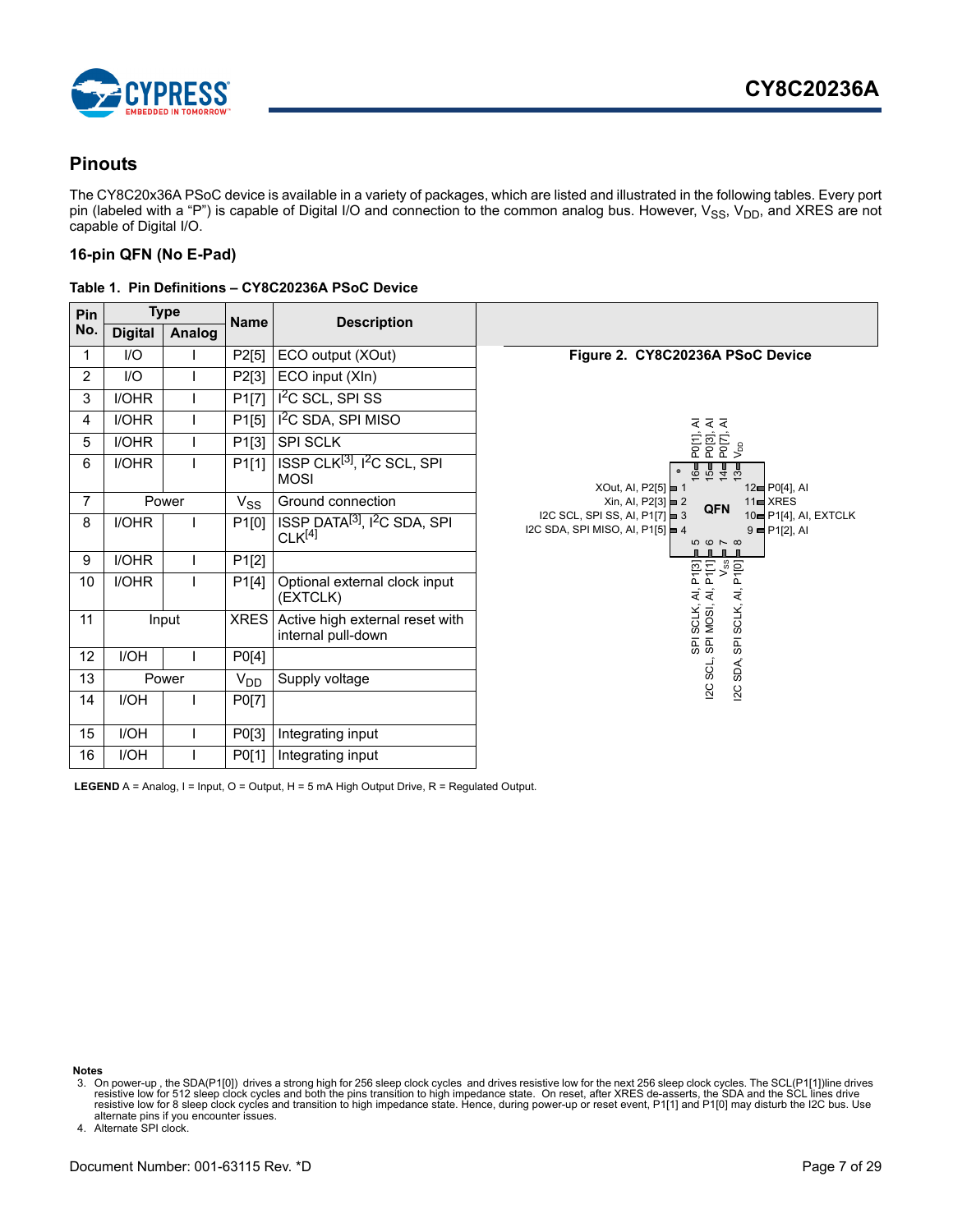

### <span id="page-7-0"></span>**Electrical Specifications**

This section presents the DC and AC electrical specifications of the CY8C20x36A PSoC devices. For the latest electrical specifications, confirm that you have the most recent datasheet by visiting the web at<http://www.cypress.com/psoc>.



### **Figure 3. Voltage versus CPU Frequency**

### <span id="page-7-1"></span>**Absolute Maximum Ratings**

Exceeding maximum ratings may shorten the useful life of the device. User guidelines are not tested.

### **Table 2. Absolute Maximum Ratings**

| Symbol           | <b>Description</b>                         | <b>Conditions</b>                                                                                                                                                                                     | <b>Min</b>     | <b>Typ</b>               | <b>Max</b>     | <b>Units</b> |
|------------------|--------------------------------------------|-------------------------------------------------------------------------------------------------------------------------------------------------------------------------------------------------------|----------------|--------------------------|----------------|--------------|
| T <sub>STG</sub> | Storage temperature                        | Higher storage temperatures reduce data<br>retention time. Recommended Storage<br>Temperature is $+25$ °C $\pm$ 25 °C. Extended<br>duration storage temperatures above 85 °C<br>degrades reliability. | $-55$          | $+25$                    | $+125$         | $^{\circ}C$  |
| V <sub>DD</sub>  | Supply voltage relative to V <sub>SS</sub> |                                                                                                                                                                                                       | $-0.5$         |                          | $+6.0$         | V            |
| $V_{IO}$         | DC input voltage                           |                                                                                                                                                                                                       | $V_{SS}$ – 0.5 |                          | $V_{DD}$ + 0.5 | V            |
| V <sub>IOZ</sub> | DC voltage applied to tristate             |                                                                                                                                                                                                       | $V_{SS} - 0.5$ |                          | $V_{DD}$ + 0.5 | V            |
| <sup>I</sup> MIO | Maximum current into any port pin          |                                                                                                                                                                                                       | $-25$          | $\overline{\phantom{0}}$ | $+50$          | mA           |
| <b>ESD</b>       | Electro static discharge voltage           | Human body model ESD                                                                                                                                                                                  | 2000           |                          |                | V            |
| LU               | Latch-up current                           | In accordance with JESD78 standard                                                                                                                                                                    |                |                          | 200            | mA           |

### <span id="page-7-2"></span>**Operating Temperature**

#### <span id="page-7-3"></span>**Table 3. Operating Temperature**

| <b>Symbol</b> | <b>Description</b>          | <b>Conditions</b>                                                                                                                                                                                                    | Min   | Typ | <b>Max</b> | <b>Units</b> |
|---------------|-----------------------------|----------------------------------------------------------------------------------------------------------------------------------------------------------------------------------------------------------------------|-------|-----|------------|--------------|
|               | Ambient temperature         |                                                                                                                                                                                                                      | $-40$ |     | $+85$      | $^{\circ}C$  |
|               | Operational die temperature | The temperature rise from ambient to junction<br>is package specific. Refer the table Thermal<br>Impedances per Package on page 22. The<br>user must limit the power consumption to<br>comply with this requirement. | $-40$ |     | $+100$     | °C           |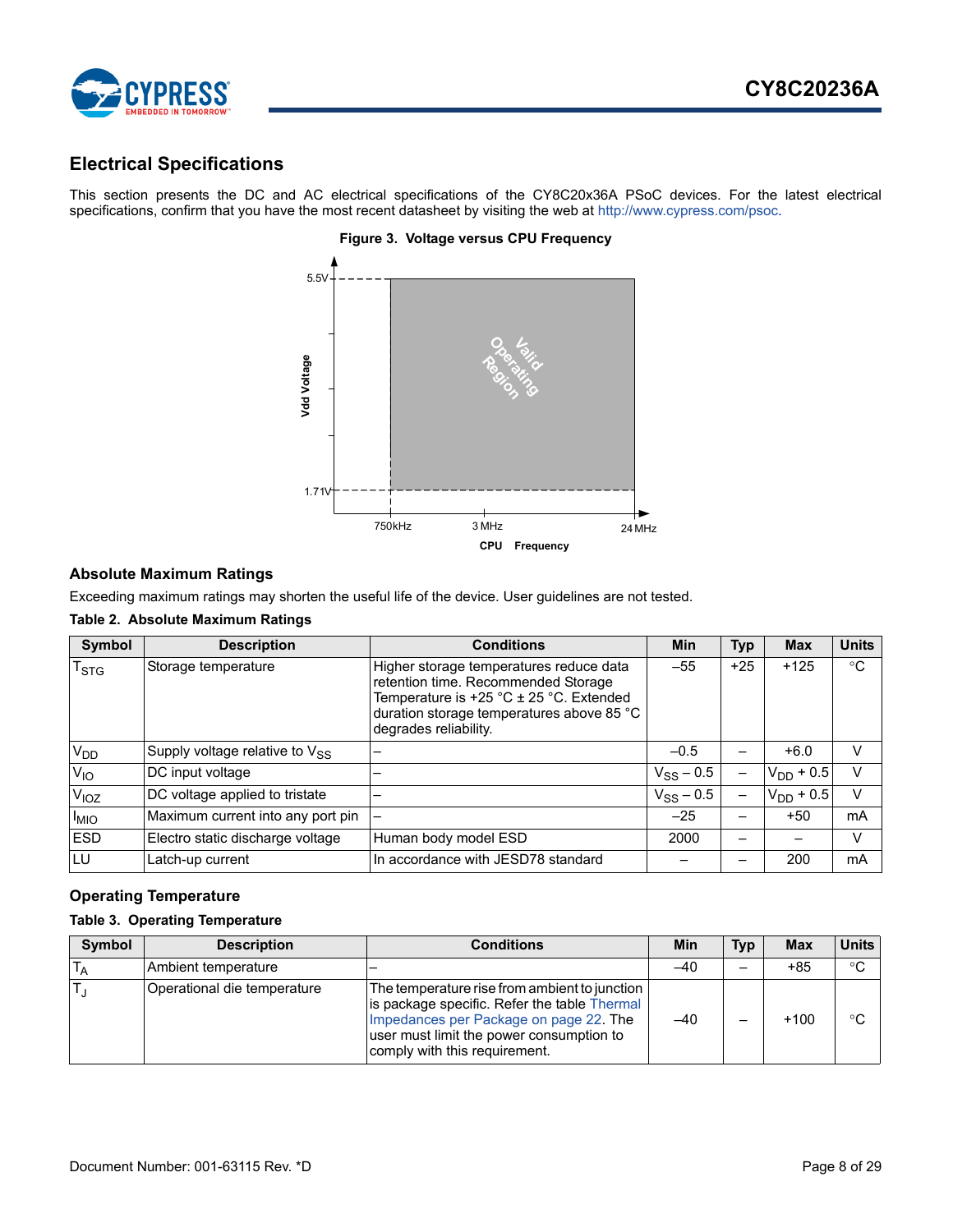



### <span id="page-8-0"></span>**DC Chip-Level Specifications**

The following table lists guaranteed maximum and minimum specifications for the entire voltage and temperature ranges.

#### <span id="page-8-4"></span>**Table 4. DC Chip-Level Specifications**

| <b>Symbol</b>      | <b>Description</b>                               | <b>Conditions</b>                                                                                                                   | Min  | <b>Typ</b> | <b>Max</b> | <b>Units</b> |
|--------------------|--------------------------------------------------|-------------------------------------------------------------------------------------------------------------------------------------|------|------------|------------|--------------|
| $V_{DD}$ [5, 6, 7] | Supply voltage                                   | Refer the table DC POR and LVD<br>Specifications on page 14                                                                         | 1.71 |            | 5.50       | $\vee$       |
| $1_{DD24}$         | Supply current, IMO = 24 MHz                     | Conditions are $V_{DD} \leq 3.0$ V, T <sub>A</sub> = 25 °C,<br>CPU = 24 MHz. CapSense running at 12 MHz,<br>no I/O sourcing current |      | 3.32       | 4.00       | mA           |
| <b>DD12</b>        | Supply current, IMO = 12 MHz                     | Conditions are $V_{DD} \leq 3.0$ V, T <sub>A</sub> = 25 °C,<br>CPU = 12 MHz. CapSense running at<br>12 MHz, no I/O sourcing current |      | 1.86       | 2.60       | mA           |
| <b>PDD6</b>        | Supply current, $IMO = 6 MHz$                    | Conditions are $V_{DD} \leq 3.0$ V, T <sub>A</sub> = 25 °C,<br>CPU = 6 MHz. CapSense running at 6 MHz,<br>no I/O sourcing current   |      | 1.13       | 1.80       | mA           |
| $I_{\text{SBO}}$   | Deep sleep current                               | $V_{DD} \leq 3.0 V$ , T <sub>A</sub> = 25 °C, I/O regulator turned off                                                              |      | 0.10       | 0.50       | μA           |
| $I_{SB1}$          | Standby current with POR, LVD<br>and sleep timer | $V_{DD} \leq 3.0$ V, T <sub>A</sub> = 25 °C, I/O regulator turned off                                                               |      | 1.07       | 1.50       | μA           |

**Notes**

- a. Bring the device out of sleep before powering down.
- b. Assure that  $V_{DD}$  falls below 100 mV before powering back up.
- c. Set the No Buzz bit in the OSC\_CR0 register to keep the voltage monitoring circuit powered during sleep.
- d. Increase the buzz rate to assure that the falling edge of V<sub>DD</sub> is captured. The rate is configured through the PSSDC bits in the SLP\_CFG register.<br>For the referenced registers, refer to the CY8C20x36 Technical Referenc

<span id="page-8-1"></span><sup>5.</sup> When V<sub>DD</sub> remains in the range from 1.71 V to 1.9 V for more than 50 µsec, the slew rate when moving from the 1.71 V to 1.9 V range to greater than 2 V must be<br>slower than 1 V/500 µsec to avoid triggering POR. The only

<span id="page-8-2"></span><sup>6.</sup> If powering down in standby sleep mode, to properly detect and recover from a  $V_{DD}$  brown out condition any of the following actions must be taken:

<span id="page-8-3"></span><sup>7.</sup> For proper CapSense block functionality, if the drop in V<sub>DD</sub> exceeds 5% of the base V<sub>DD</sub>, the rate at which V<sub>DD</sub> drops should not exceed 200 mV/s. Base V<sub>DD</sub> can be between 1.8 V and 5.5 V.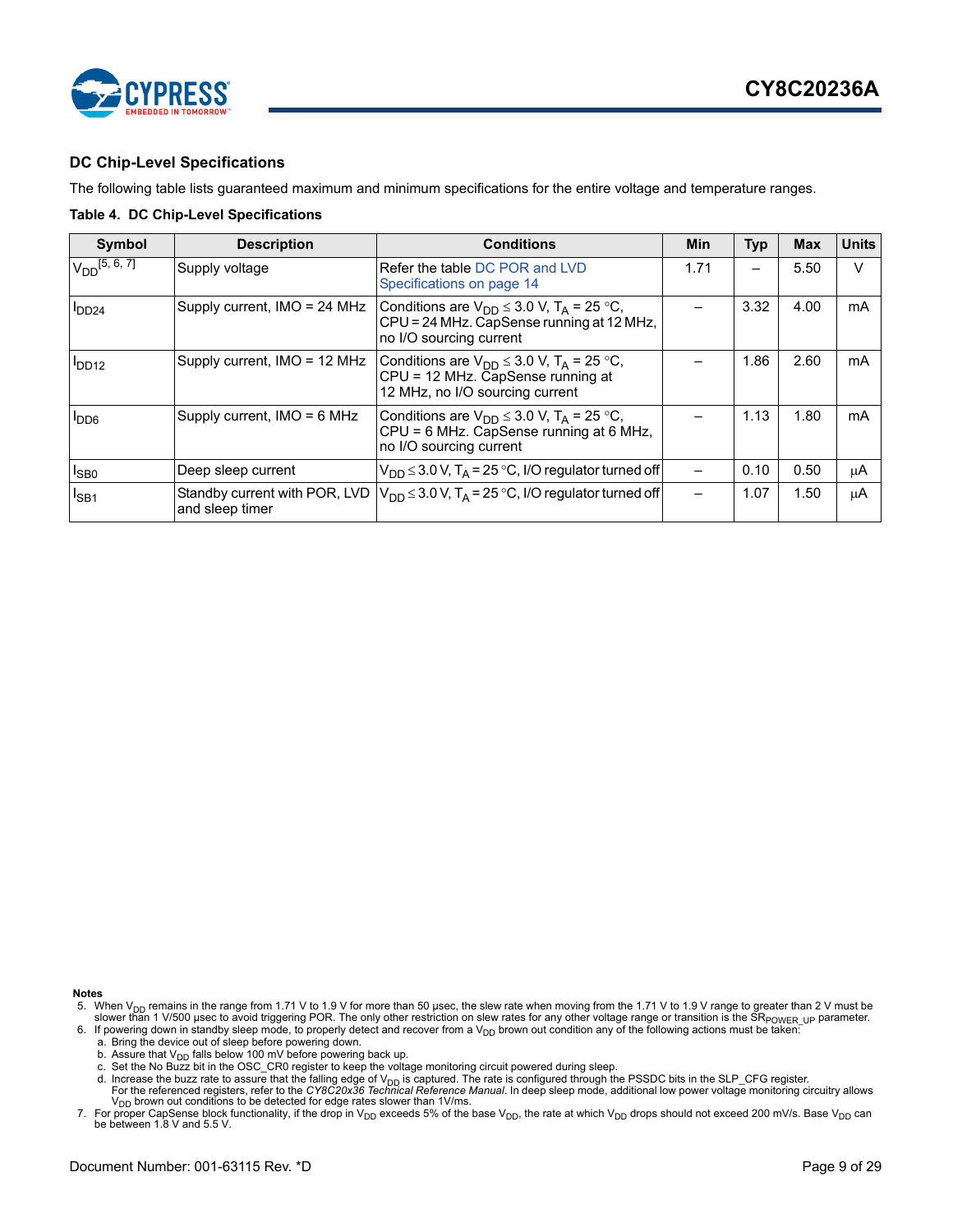

### <span id="page-9-0"></span>**DC GPIO Specifications**

The following tables list guaranteed maximum and minimum specifications for the voltage and temperature ranges: 3.0 V to 5.5 V and –40 °C  $\leq$  T<sub>A</sub>  $\leq$  85 °C, 2.4 V to 3.0 V and –40 °C  $\leq$  T<sub>A</sub>  $\leq$  85 °C, or 1.71 V to 2.4 V and –40 °C  $\leq$  T<sub>A</sub>  $\leq$  85 °C, respectively. Typical parameters apply to 5V and 3.3 V at 25 C and are for design guidance only.

|  |  |  |  | Table 5. 3.0-V to 5.5-V DC GPIO Specifications |
|--|--|--|--|------------------------------------------------|
|--|--|--|--|------------------------------------------------|

| <b>Symbol</b>     | <b>Description</b>                                                                                            | <b>Conditions</b>                                                                                                                                                                                | <b>Min</b>               | <b>Typ</b>               | <b>Max</b>               | <b>Units</b> |
|-------------------|---------------------------------------------------------------------------------------------------------------|--------------------------------------------------------------------------------------------------------------------------------------------------------------------------------------------------|--------------------------|--------------------------|--------------------------|--------------|
| $R_{PU}$          | Pull-up resistor                                                                                              |                                                                                                                                                                                                  | 4                        | 5.60                     | 8                        | $k\Omega$    |
| $V_{OH1}$         | High output voltage<br>Port 2 or 3 pins                                                                       | IOH $\leq$ 10 µA, maximum of 10 mA source<br>current in all I/Os                                                                                                                                 | $V_{DD} - 0.20$          | $\qquad \qquad -$        | $\overline{\phantom{0}}$ | V            |
| $V_{OH2}$         | High output voltage<br>Port 2 or 3 Pins                                                                       | IOH = 1 mA, maximum of 20 mA source<br>current in all I/Os                                                                                                                                       | $V_{DD} - 0.90$          | $\qquad \qquad -$        |                          | $\vee$       |
| V <sub>OH3</sub>  | High output voltage<br>Port 0 or 1 pins with LDO regulator<br>Disabled for port 1                             | IOH < 10 $\mu$ A, maximum of 10 mA source<br>current in all I/Os                                                                                                                                 | $V_{DD} - 0.20$          | $\equiv$                 | $\overline{a}$           | $\vee$       |
| $V_{OH4}$         | High output voltage<br>Port 0 or 1 pins with LDO regulator<br>Disabled for port 1                             | IOH = 5 mA, maximum of 20 mA source<br>current in all I/Os                                                                                                                                       | $V_{DD} - 0.90$          |                          |                          | $\vee$       |
| V <sub>OH5</sub>  | High output voltage<br>Port 1 Pins with LDO Regulator<br>Enabled for 3 V out                                  | IOH < 10 $\mu$ A, V <sub>DD</sub> > 3.1 V, maximum of<br>4 I/Os all sourcing 5 mA                                                                                                                | 2.85                     | 3.00                     | 3.30                     | $\vee$       |
| V <sub>OH6</sub>  | High output voltage<br>Port 1 pins with LDO regulator enabled 20 mA source current in all I/Os<br>for 3 V out | IOH = 5 mA, $V_{DD}$ > 3.1V, maximum of                                                                                                                                                          | 2.20                     | $\qquad \qquad -$        | $\qquad \qquad -$        | $\vee$       |
| $V_{OH7}$         | High output voltage<br>Port 1 pins with LDO enabled for 2.5 V<br>out                                          | IOH < 10 $\mu$ A, V <sub>DD</sub> > 2.7 V, maximum of<br>20 mA source current in all I/Os                                                                                                        | 2.35                     | 2.50                     | 2.75                     | $\vee$       |
| $V_{OHB}$         | High output voltage<br>Port 1 pins with LDO enabled for 2.5 V<br>out                                          | IOH = 2 mA, $V_{DD}$ > 2.7 V, maximum of<br>20 mA source current in all I/Os                                                                                                                     | 1.90                     |                          |                          | $\vee$       |
| V <sub>OH9</sub>  | High output voltage<br>Port 1 pins with LDO enabled for 1.8 V 20 mA source current in all I/Os<br>out         | IOH < 10 $\mu$ A, V <sub>DD</sub> > 2.7 V, maximum of                                                                                                                                            | 1.60                     | 1.80                     | 2.10                     | $\vee$       |
| V <sub>OH10</sub> | High output voltage<br>Port 1 pins with LDO enabled for 1.8 V<br>out                                          | IOH = 1 mA, $V_{DD}$ > 2.7 V, maximum of<br>20 mA source current in all I/Os                                                                                                                     | 1.20                     | $\overline{\phantom{0}}$ | $\overline{\phantom{0}}$ | $\vee$       |
| $V_{OL}$          | Low output voltage                                                                                            | IOL = 25 mA, $V_{DD}$ > 3.3 V, maximum of<br>60 mA sink current on even port pins (for<br>example, P0[2] and P1[4]) and 60 mA sink<br>current on odd port pins (for example, P0[3]<br>and P1[5]) |                          |                          | 0.75                     | $\vee$       |
| $V_{IL}$          | Input low voltage                                                                                             |                                                                                                                                                                                                  |                          |                          | 0.80                     | $\vee$       |
| $V_{\text{IH}}$   | Input high voltage                                                                                            |                                                                                                                                                                                                  | 2.00                     |                          | $\overline{\phantom{0}}$ | v            |
| $V_H$             | Input hysteresis voltage                                                                                      |                                                                                                                                                                                                  | $\overline{\phantom{0}}$ | 80                       | $\qquad \qquad -$        | mV           |
| ΙL.               | Input leakage (Absolute Value)                                                                                |                                                                                                                                                                                                  |                          | 0.001                    | $\mathbf{1}$             | μA           |
| $C_{\text{PIN}}$  | Pin capacitance                                                                                               | Package and pin dependent<br>Temp = $25 °C$                                                                                                                                                      | 0.50                     | 1.70                     | $\overline{7}$           | pF           |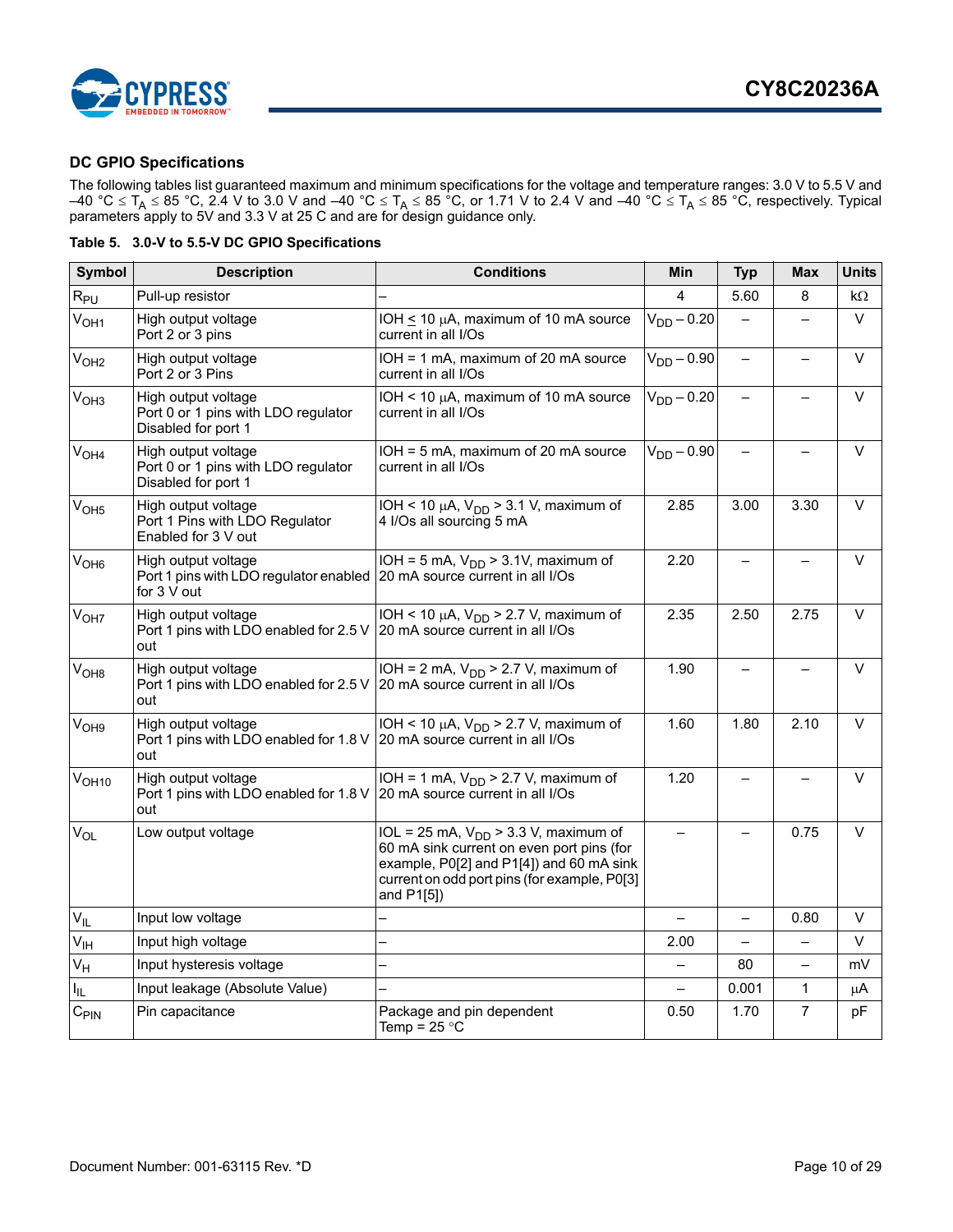

### **Table 6. 2.4-V to 3.0-V DC GPIO Specifications**

| Symbol            | <b>Description</b>                                                                | <b>Conditions</b>                                                                                                                                                              | <b>Min</b>      | <b>Typ</b> | <b>Max</b> | <b>Units</b> |
|-------------------|-----------------------------------------------------------------------------------|--------------------------------------------------------------------------------------------------------------------------------------------------------------------------------|-----------------|------------|------------|--------------|
| $R_{PU}$          | Pull-up resistor                                                                  |                                                                                                                                                                                | 4               | 5.60       | 8          | kΩ           |
| $V_{OH1}$         | High output voltage<br>Port 2 or 3 pins                                           | IOH < 10 $\mu$ A, maximum of 10 mA<br>source current in all I/Os                                                                                                               | $V_{DD} - 0.20$ |            |            | $\vee$       |
| V <sub>OH2</sub>  | High output voltage<br>Port 2 or 3 Pins                                           | $IOH = 0.2$ mA, maximum of 10 mA<br>source current in all I/Os                                                                                                                 | $V_{DD} - 0.40$ |            |            | $\vee$       |
| V <sub>OH3</sub>  | High output voltage<br>Port 0 or 1 pins with LDO regulator<br>Disabled for port 1 | IOH < 10 $\mu$ A, maximum of 10 mA<br>source current in all I/Os                                                                                                               | $V_{DD}$ - 0.20 |            |            | $\vee$       |
| V <sub>OH4</sub>  | High output voltage<br>Port 0 or 1 pins with LDO regulator<br>Disabled for Port 1 | IOH = 2 mA, maximum of 10 mA source<br>current in all I/Os                                                                                                                     | $V_{DD}$ - 0.50 |            |            | $\vee$       |
| V <sub>OH5A</sub> | High output voltage<br>Port 1 pins with LDO enabled for 1.8 V<br>out              | IOH < 10 $\mu$ A, V <sub>DD</sub> > 2.4 V, maximum of<br>20 mA source current in all I/Os                                                                                      | 1.50            | 1.80       | 2.10       | $\vee$       |
| V <sub>OH6A</sub> | High output voltage<br>Port 1 pins with LDO enabled for 1.8 V<br>out              | IOH = 1 mA, $V_{DD}$ > 2.4 V, maximum of<br>20 mA source current in all I/Os                                                                                                   | 1.20            |            |            | $\vee$       |
| $V_{OL}$          | Low output voltage                                                                | IOL = 10 mA, maximum of 30 mA sink<br>current on even port pins (for example,<br>P0[2] and P1[4]) and 30 mA sink<br>current on odd port pins (for example,<br>P0[3] and P1[5]) |                 |            | 0.75       | $\vee$       |
| $V_{IL}$          | Input low voltage                                                                 |                                                                                                                                                                                |                 |            | 0.72       | $\vee$       |
| $V_{\text{IH}}$   | Input high voltage                                                                |                                                                                                                                                                                | 1.40            |            |            | $\vee$       |
| $V_H$             | Input hysteresis voltage                                                          |                                                                                                                                                                                |                 | 80         |            | mV           |
| I <sub>IL</sub>   | Input leakage (absolute value)                                                    |                                                                                                                                                                                |                 | 1          | 1000       | nA           |
| $C_{\text{PIN}}$  | Capacitive load on pins                                                           | Package and pin dependent<br>Temp = 25 $^{\circ}$ C                                                                                                                            | 0.50            | 1.70       | 7          | pF           |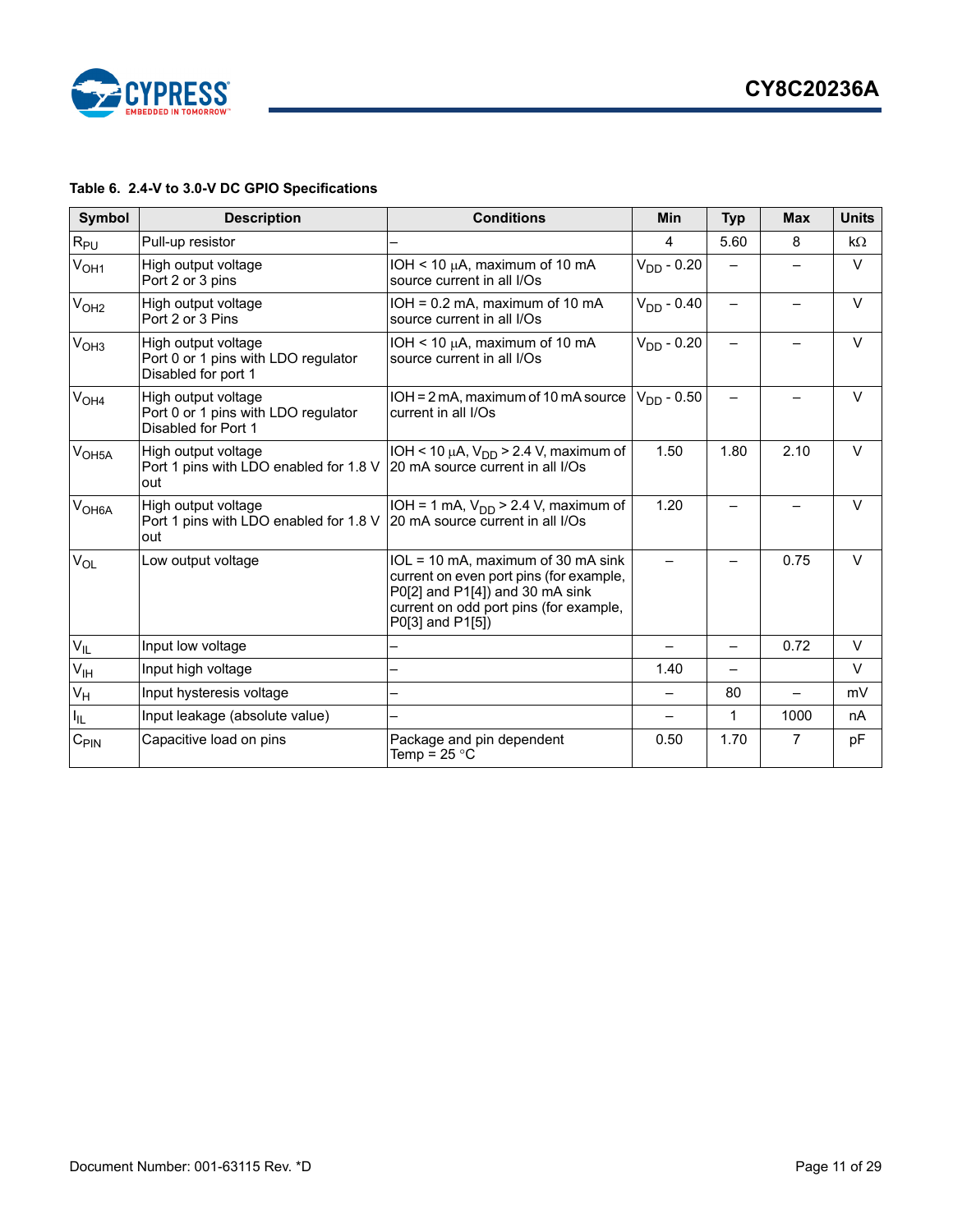

### **Table 7. 1.71-V to 2.4-V DC GPIO Specifications**

| Symbol           | <b>Description</b>                                                                | <b>Conditions</b>                                                                                                                                                             | <b>Min</b>           | <b>Typ</b> | <b>Max</b>           | <b>Units</b> |
|------------------|-----------------------------------------------------------------------------------|-------------------------------------------------------------------------------------------------------------------------------------------------------------------------------|----------------------|------------|----------------------|--------------|
| $R_{PU}$         | Pull-up resistor                                                                  |                                                                                                                                                                               | 4                    | 5.60       | 8                    | $k\Omega$    |
| V <sub>OH1</sub> | High output voltage<br>Port 2 or 3 pins                                           | IOH = 10 $\mu$ A, maximum of 10 mA<br>source current in all I/Os                                                                                                              | $V_{DD} - 0.20$      |            |                      | $\vee$       |
| V <sub>OH2</sub> | High output voltage<br>Port 2 or 3 pins                                           | $IOH = 0.5$ mA, maximum of 10 mA<br>source current in all I/Os                                                                                                                | $V_{DD} - 0.50$      |            |                      | $\vee$       |
| V <sub>OH3</sub> | High output voltage<br>Port 0 or 1 pins with LDO regulator<br>Disabled for Port 1 | IOH = 100 $\mu$ A, maximum of 10 mA<br>source current in all I/Os                                                                                                             | $V_{DD} - 0.20$      |            |                      | $\vee$       |
| V <sub>OH4</sub> | High output voltage<br>Port 0 or 1 Pins with LDO Regulator<br>Disabled for Port 1 | $IOH = 2mA$ , maximum of 10 mA source  <br>current in all I/Os                                                                                                                | $V_{DD} - 0.50$      |            |                      | $\vee$       |
| $V_{OL}$         | Low output voltage                                                                | IOL = 5 mA, maximum of 20 mA sink<br>current on even port pins (for example,<br>P0[2] and P1[4]) and 30 mA sink<br>current on odd port pins (for example,<br>P0[3] and P1[5]) |                      |            | 0.40                 | $\vee$       |
| $V_{IL}$         | Input low voltage                                                                 |                                                                                                                                                                               |                      |            | $0.30 \times V_{DD}$ | $\vee$       |
| $V_{\text{IH}}$  | Input high voltage                                                                |                                                                                                                                                                               | $0.65 \times V_{DD}$ |            |                      | $\vee$       |
| $V_H$            | Input hysteresis voltage                                                          |                                                                                                                                                                               |                      | 80         |                      | mV           |
| I <sub>IL</sub>  | Input leakage (absolute value)                                                    |                                                                                                                                                                               |                      | 1          | 1000                 | nA           |
| $C_{\text{PIN}}$ | Capacitive load on pins                                                           | Package and pin dependent<br>temp = $25^{\circ}$ C                                                                                                                            | 0.50                 | 1.70       | 7                    | pF           |

### <span id="page-11-0"></span>**DC Analog Mux Bus Specifications**

The following table lists guaranteed maximum and minimum specifications for the entire voltage and temperature ranges.

### **Table 8. DC Analog Mux Bus Specifications**

| <b>Symbol</b> | <b>Description</b>                                                   | <b>Conditions</b>        | Min | <b>Typ</b> | <b>Max</b> | <b>Units</b> |
|---------------|----------------------------------------------------------------------|--------------------------|-----|------------|------------|--------------|
| $R_{SW}$      | Switch resistance to common analog<br>bus                            | ı —                      |     | -          | 800        | Ω            |
| $R_{GND}$     | Resistance of initialization switch to<br>$\mathsf{v}_{\mathsf{ss}}$ | $\overline{\phantom{0}}$ |     | -          | 800        | Ω            |

The maximum pin voltage for measuring  $R_{SW}$  and  $R_{GND}$  is 1.8 V

### <span id="page-11-1"></span>**DC Low Power Comparator Specifications**

The following table lists guaranteed maximum and minimum specifications for the entire voltage and temperature ranges.

#### **Table 9. DC Comparator Specifications**

| Symbol     | <b>Description</b>                                                            | <b>Conditions</b> | Min | <b>Typ</b> | <b>Max</b> | <b>Units</b> |
|------------|-------------------------------------------------------------------------------|-------------------|-----|------------|------------|--------------|
| $V_{LPC}$  | Low power comparator (LPC) common Maximum voltage limited to $V_{DD}$<br>mode |                   | 0.0 | —          | 1.8        | $\sqrt{ }$   |
| <b>LPC</b> | LPC supply current                                                            |                   | -   | 10         | 40         | μA           |
| VOSLPC     | LPC voltage offset                                                            |                   | -   | 2.5        | 30         | mV           |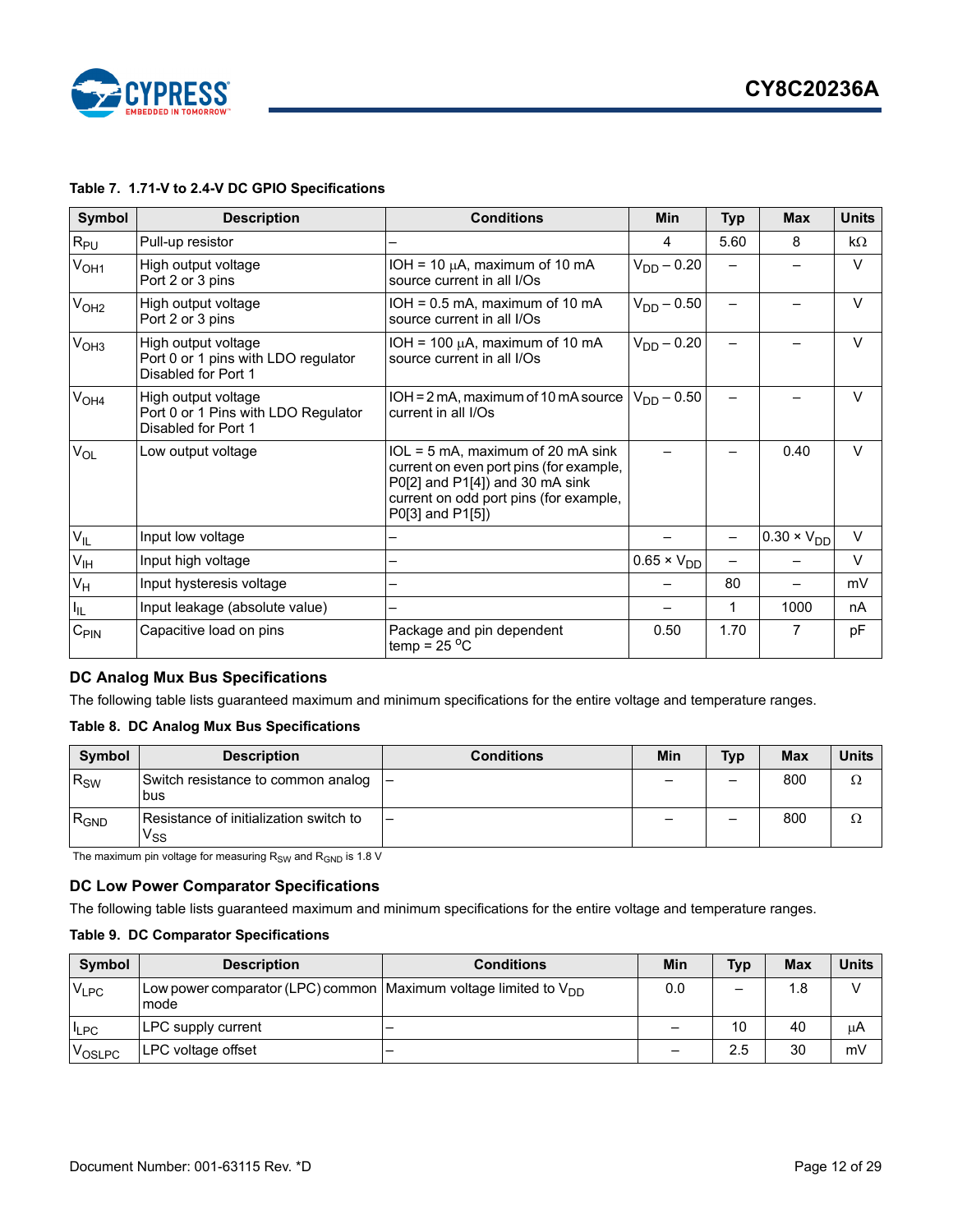

### <span id="page-12-0"></span>**Comparator User Module Electrical Specifications**

The following table lists the guaranteed maximum and minimum specifications. Unless stated otherwise, the specifications are for the entire device voltage and temperature operating range:  $-40^{\circ}$ C  $\leq$  TA  $\leq$  85°C, 1.71V  $\leq$  V<sub>DD</sub>  $\leq$  5.5V.

**Table 10. Comparator User Module Electrical Specifications**

| Symbol            | <b>Description</b>       | <b>Conditions</b>                      | Min | <b>Typ</b> | <b>Max</b> | <b>Units</b> |
|-------------------|--------------------------|----------------------------------------|-----|------------|------------|--------------|
| l <sub>COMP</sub> | Comparator response time | 150 mV overdrive                       |     | 70         | 100        | ns           |
| Offset            |                          | Valid from 0.2 V to $V_{DD}$ – 0.2 V   |     | 2.5        | 30         | mV           |
| Current           |                          | Average DC current, 50 mV<br>overdrive |     | 20         | 80         | μA           |
| <b>IPSRR</b>      | Supply voltage $> 2$ V   | Power supply rejection ratio           |     | 80         |            | dB           |
|                   | Supply voltage < 2 V     | Power supply rejection ratio           |     | 40         |            | dB           |
| Input range       |                          |                                        |     |            | 1.5        | v            |

### <span id="page-12-1"></span>**ADC Electrical Specifications**

#### **Table 11. ADC User Module Electrical Specifications**

| <b>Symbol</b>          | <b>Description</b>           | <b>Conditions</b>                                                                              | Min                                 | <b>Typ</b>                       | <b>Max</b>                       | <b>Units</b> |
|------------------------|------------------------------|------------------------------------------------------------------------------------------------|-------------------------------------|----------------------------------|----------------------------------|--------------|
| Input                  |                              |                                                                                                |                                     |                                  |                                  |              |
| $V_{IN}$               | Input voltage range          |                                                                                                | $\mathbf{0}$                        | $\overline{\phantom{0}}$         | <b>VREFADC</b>                   | $\vee$       |
| $C_{\text{IIN}}$       | Input capacitance            |                                                                                                | $\overline{\phantom{0}}$            | $\equiv$                         | 5                                | pF           |
| $R_{IN}$               | Input resistance             | Equivalent switched cap input<br>resistance for 8-, 9-, or 10-bit<br>resolution                | $1/(500$ fF $\times$<br>data clock) | 1/(400fF $\times$<br>data clock) | 1/(300fF $\times$<br>data clock) | Ω            |
| Reference              |                              |                                                                                                |                                     |                                  |                                  |              |
| VREFADC                | ADC reference voltage        | —                                                                                              | 1.14                                | $\qquad \qquad -$                | 1.26                             | $\vee$       |
| <b>Conversion Rate</b> |                              |                                                                                                |                                     |                                  |                                  |              |
| $F_{CLK}$              | Data clock                   | Source is chip's internal main<br>oscillator. See AC Chip-Level<br>Specifications for accuracy | 2.25                                |                                  | 6                                | <b>MHz</b>   |
| $\overline{\text{S8}}$ | 8-bit sample rate            | Data clock set to 6 MHz.<br>sample rate = $0.001/$<br>(2^Resolution/Data Clock)                |                                     | 23.43                            |                                  | ksps         |
| S10                    | 10-bit sample rate           | Data clock set to 6 MHz.<br>sample rate = $0.001/$<br>(2^resolution/data clock)                |                                     | 5.85                             |                                  | ksps         |
| <b>DC Accuracy</b>     |                              |                                                                                                |                                     |                                  |                                  |              |
| <b>RES</b>             | Resolution                   | Can be set to 8-, 9-, or 10-bit                                                                | 8                                   |                                  | 10                               | bits         |
| <b>DNL</b>             | Differential nonlinearity    |                                                                                                | $-1$                                | $\equiv$                         | $+2$                             | <b>LSB</b>   |
| <b>INL</b>             | Integral nonlinearity        | $\overline{\phantom{0}}$                                                                       | $-2$                                | $\qquad \qquad -$                | $+2$                             | <b>LSB</b>   |
| EOFFSET                | Offset error                 | 8-bit resolution                                                                               | $\Omega$                            | 3.20                             | 19.20                            | <b>LSB</b>   |
|                        |                              | 10-bit resolution                                                                              | $\Omega$                            | 12.80                            | 76.80                            | <b>LSB</b>   |
| $E_{\text{GAIN}}$      | Gain error                   | For any resolution                                                                             | $-5$                                | $\equiv$                         | $+5$                             | %FSR         |
| <b>Power</b>           |                              |                                                                                                |                                     |                                  |                                  |              |
| $I_{ADC}$              | Operating current            | —                                                                                              | $\overline{\phantom{0}}$            | 2.10                             | 2.60                             | mA           |
| <b>PSRR</b>            | Power supply rejection ratio | PSRR ( $V_{DD}$ > 3.0 V)                                                                       | $\overline{\phantom{0}}$            | 24                               | $\overline{\phantom{0}}$         | dB           |
|                        |                              | <b>PSRR</b> ( $V_{DD}$ < 3.0 V)                                                                | $\overline{\phantom{0}}$            | 30                               | $\overline{\phantom{0}}$         | dB           |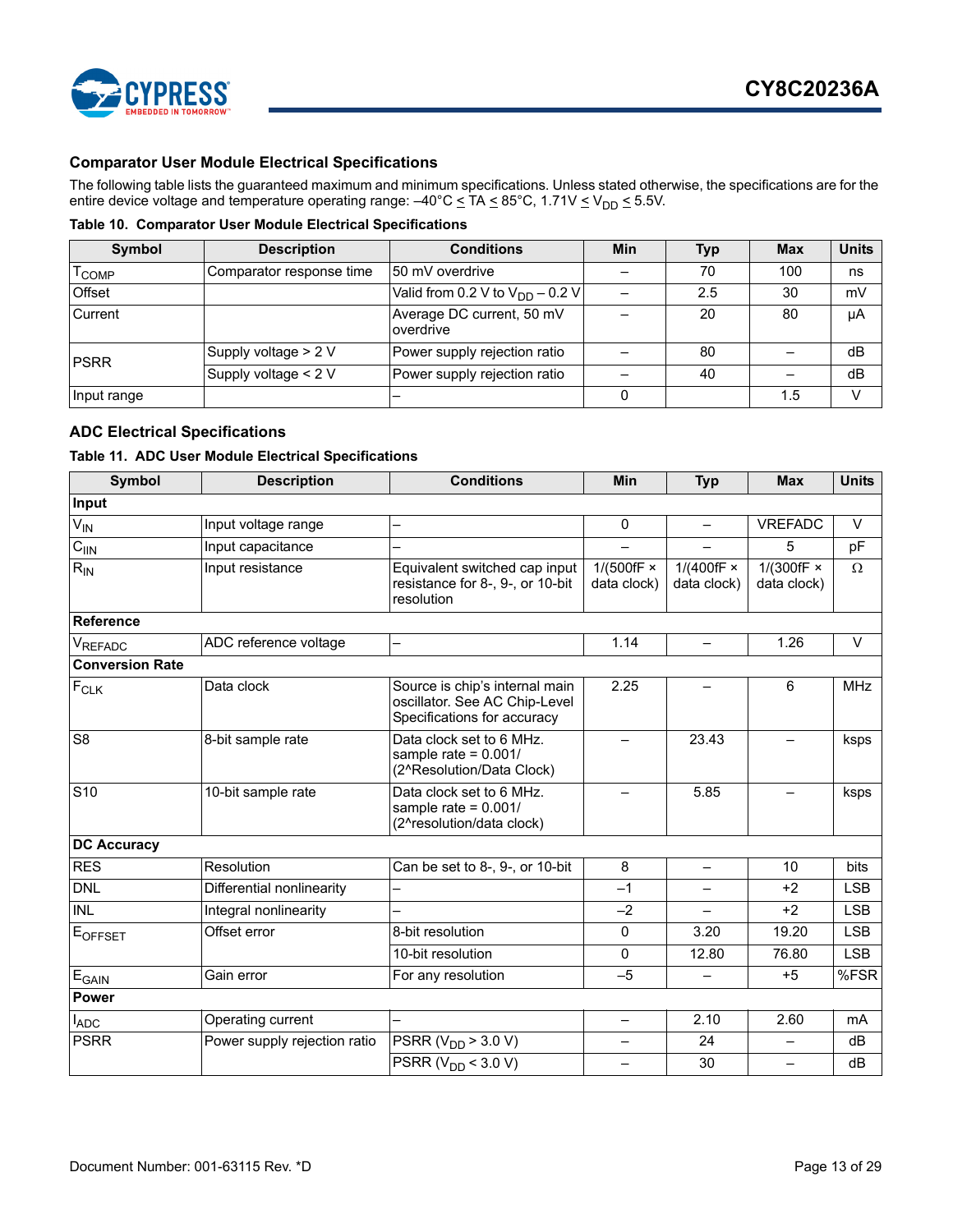

### <span id="page-13-0"></span>**DC POR and LVD Specifications**

The following table lists guaranteed maximum and minimum specifications for the entire voltage and temperature ranges. **Table 12. DC POR and LVD Specifications**

| Symbol            | <b>Description</b>                 | <b>Conditions</b>                                                                  | Min           | Typ  | <b>Max</b> | <b>Units</b> |
|-------------------|------------------------------------|------------------------------------------------------------------------------------|---------------|------|------------|--------------|
| V <sub>POR0</sub> |                                    | 1.66 V selected in PSoC Designer $ V_{DD}$ must be greater than or equal to 1.71 V | 1.61          | 1.66 | 1.71       | V            |
| V <sub>POR1</sub> | 2.36 V selected in PSoC Designer   | during startup, reset from the XRES pin, or<br>reset from watchdog.                |               | 2.36 | 2.41       |              |
| $V_{\text{POR2}}$ | 2.60 V selected in PSoC Designer   |                                                                                    |               | 2.60 | 2.66       |              |
| V <sub>POR3</sub> | 2.82 V selected in PSoC Designer   |                                                                                    |               | 2.82 | 2.95       |              |
| $V_{LVD0}$        | 2.45 V selected in PSoC Designer - |                                                                                    | 2.40          | 2.45 | 2.51       | V            |
| V <sub>LVD1</sub> | 2.71 V selected in PSoC Designer   |                                                                                    | $2.64^{[8]}$  | 2.71 | 2.78       |              |
| V <sub>LVD2</sub> | 2.92 V selected in PSoC Designer   |                                                                                    | $2.85^{[9]}$  | 2.92 | 2.99       |              |
| V <sub>LVD3</sub> | 3.02 V selected in PSoC Designer   |                                                                                    | $2.95^{[10]}$ | 3.02 | 3.09       |              |
| V <sub>LVD4</sub> | 3.13 V selected in PSoC Designer   |                                                                                    | 3.06          | 3.13 | 3.20       |              |
| VLVD <sub>5</sub> | 1.90 V selected in PSoC Designer   |                                                                                    | 1.84          | 1.90 | 2.32       |              |
| $V_{LVD6}$        | 1.80 V selected in PSoC Designer   |                                                                                    | $1.75^{[11]}$ | 1.80 | 1.84       |              |
| V <sub>LVD7</sub> | 4.73 V selected in PSoC Designer   |                                                                                    | 4.62          | 4.73 | 4.83       |              |

### <span id="page-13-1"></span>**DC Programming Specifications**

The following table lists guaranteed maximum and minimum specifications for the entire voltage and temperature ranges. **Table 13. DC Programming Specifications**

| <b>Symbol</b>           | <b>Description</b>                                                                               | <b>Conditions</b>                                                                                                                             | Min             | <b>Typ</b> | <b>Max</b>      | <b>Units</b> |
|-------------------------|--------------------------------------------------------------------------------------------------|-----------------------------------------------------------------------------------------------------------------------------------------------|-----------------|------------|-----------------|--------------|
| V <sub>DDIWRITE</sub>   | Supply voltage for flash write<br>operations                                                     |                                                                                                                                               | 1.71            |            | 5.25            | $\vee$       |
| <b>I</b> <sub>DDP</sub> | Supply current during<br>programming or verify                                                   |                                                                                                                                               |                 | 5          | 25              | mA           |
| $V_{ILP}$               | Input low voltage during<br>programming or verify                                                | See the appropriate DC GPIO Specifica-<br>tions on page 10                                                                                    |                 |            | $V_{IL}$        | $\vee$       |
| $V_{IHP}$               | Input high voltage during<br>programming or verify                                               | See appropriate DC GPIO Specifications<br>on page 10 table on pages 15 or 16                                                                  | $V_{\text{IH}}$ |            |                 | $\vee$       |
| $I_{ILP}$               | Input current when Applying $V_{II}$ $_P$<br>to P1[0] or P1[1] during<br>programming or verify   | Driving internal pull-down resistor                                                                                                           |                 |            | 0.2             | mA           |
| $I_{\text{IHP}}$        | Input current when applying $V_{\text{HP}}$<br>to P1[0] or P1[1] during<br>programming or verify | Driving internal pull-down resistor                                                                                                           |                 |            | 1.5             | mA           |
| $V_{OLP}$               | Output low voltage during<br>programming or verify                                               |                                                                                                                                               |                 |            | $V_{SS}$ + 0.75 | $\vee$       |
| $V_{OHP}$               | Output high voltage during<br>programming or verify                                              | See appropriate DC GPIO Specifications<br>on page 10 table on page 16. For V <sub>DD</sub> ><br>3V use V <sub>OH4</sub> in Table 3 on page 8. | $V_{OH}$        |            | V <sub>DD</sub> | $\vee$       |
| Flash <sub>ENPB</sub>   | Flash write endurance                                                                            | Erase/write cycles per block                                                                                                                  | 50,000          |            |                 |              |
| $Flash_{DR}$            | Flash data retention                                                                             | Following maximum Flash write cycles;<br>ambient temperature of 55 °C                                                                         | 20              |            |                 | Years        |

#### **Notes**

<span id="page-13-3"></span>9. Always greater than 50 mV above V<sub>PPOR2</sub> voltage for falling supply.<br>10. Always greater than 50 mV above V<sub>PPOR3</sub> voltage for falling supply.<br>11. Always greater than 50 mV above V<sub>PPOR0</sub> voltage for falling supply.

<span id="page-13-2"></span><sup>8.</sup> Always greater than 50 mV above V<sub>PPOR1</sub> voltage for falling supply.

<span id="page-13-4"></span>

<span id="page-13-5"></span>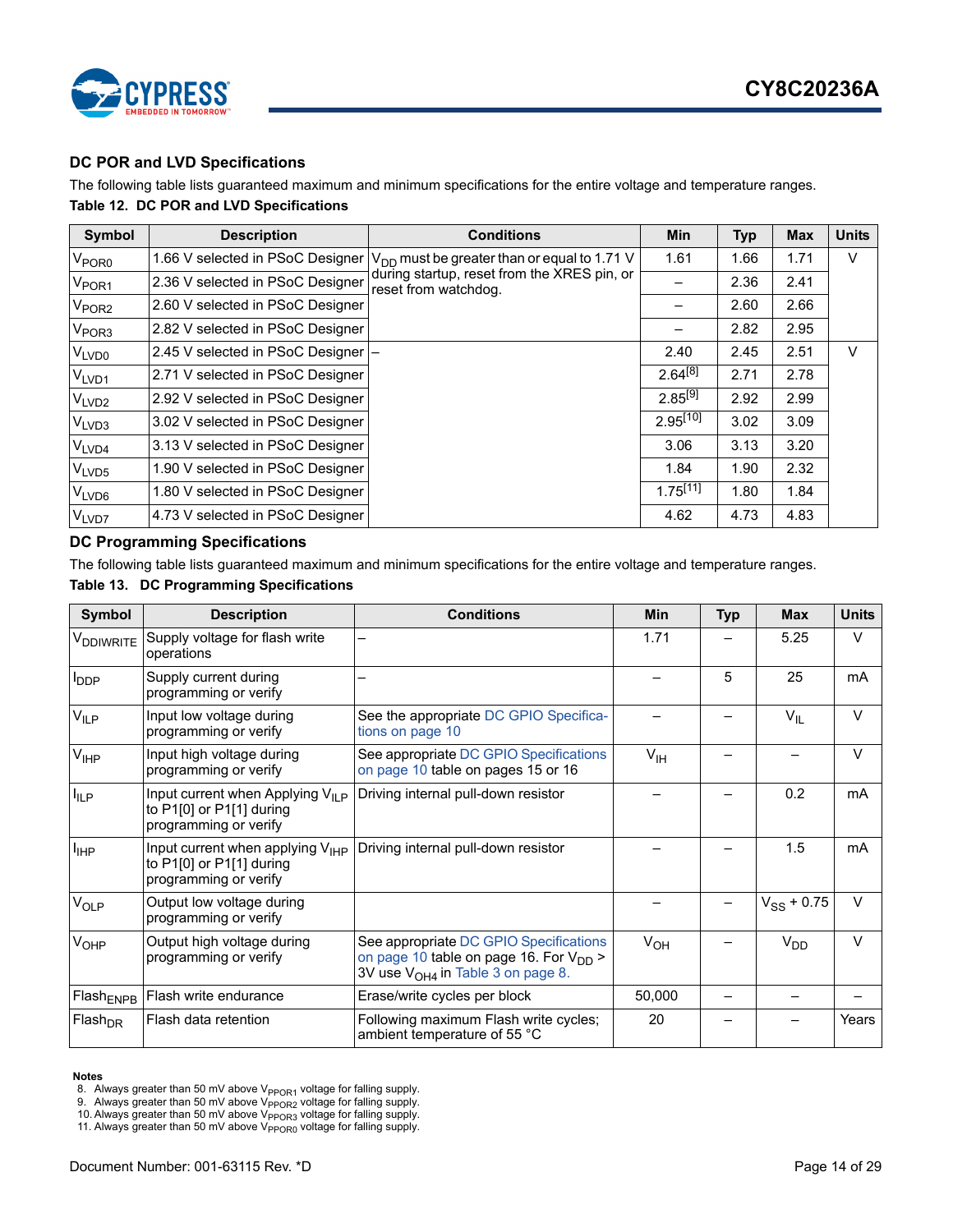



### <span id="page-14-0"></span>**AC Chip-Level Specifications**

The following table lists guaranteed maximum and minimum specifications for the entire voltage and temperature ranges.

### **Table 14. AC Chip-Level Specifications**

<span id="page-14-1"></span>

| Symbol                 | <b>Description</b>                                          | <b>Conditions</b>                         | Min  | <b>Typ</b> | <b>Max</b> | <b>Units</b> |
|------------------------|-------------------------------------------------------------|-------------------------------------------|------|------------|------------|--------------|
| F <sub>IMO24</sub>     | Internal main oscillator frequency at 24 MHz<br>Setting     |                                           | 22.8 | 24         | 25.2       | <b>MHz</b>   |
| F <sub>IMO12</sub>     | Internal main oscillator frequency at 12 MHz<br>setting     |                                           | 11.4 | 12         | 12.6       | <b>MHz</b>   |
| F <sub>IMOG</sub>      | Internal main oscillator frequency at 6 MHz<br>setting      |                                           | 5.7  | 6.0        | 6.3        | <b>MHz</b>   |
| F <sub>CPU</sub>       | CPU frequency                                               |                                           | 0.75 |            | 25.20      | <b>MHz</b>   |
| $F_{32K1}$             | Internal low speed oscillator frequency                     |                                           | 19   | 32         | 50         | <b>kHz</b>   |
| $F_{32K_U}$            | Internal low speed oscillator (ILO) untrimmed<br>frequency) |                                           | 13   | 32         | 82         | kHz          |
| DC <sub>IMO</sub>      | Duty cycle of IMO                                           |                                           | 40   | 50         | 60         | %            |
| DC <sub>ILO</sub>      | Internal low speed oscillator duty cycle                    |                                           | 40   | 50         | 60         | $\%$         |
| SR <sub>POWER_UP</sub> | Power supply slew rate                                      | V <sub>DD</sub> slew rate during power-up |      |            | 250        | V/ms         |
| <sup>t</sup> xrst      | External reset pulse width at power-up                      | After supply voltage is valid             | 1    |            |            | ms           |
| t <sub>XRST2</sub>     | External reset pulse width after power-up <sup>[12]</sup>   | Applies after part has booted             | 10   |            |            | μS           |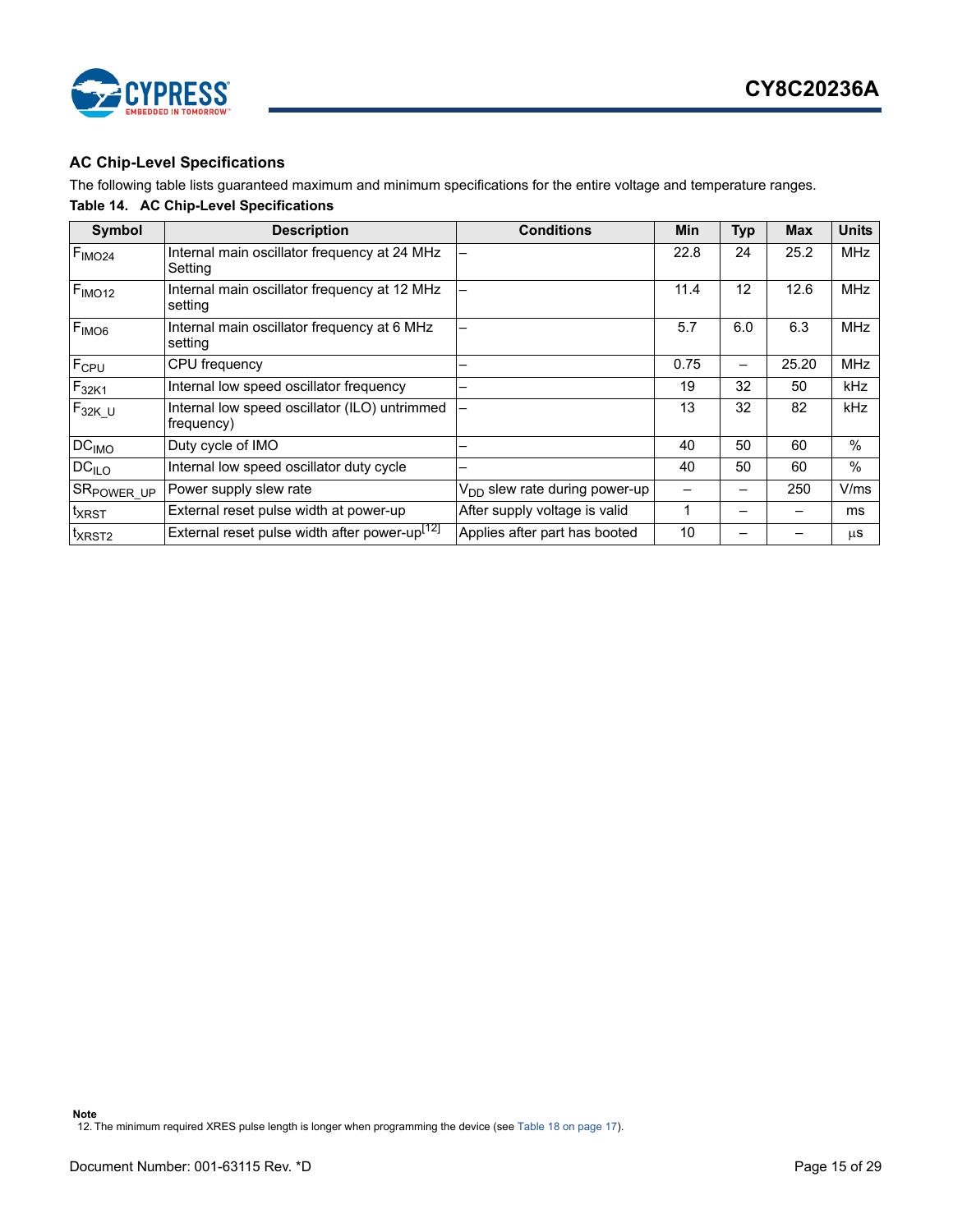

### <span id="page-15-0"></span>**AC General Purpose I/O Specifications**

The following table lists guaranteed maximum and minimum specifications for the entire voltage and temperature ranges. **Table 15. AC GPIO Specifications**

| Symbol                          | <b>Description</b>                                                  | <b>Conditions</b>                                                     | <b>Min</b>   | <b>Typ</b> | <b>Max</b>                                      | <b>Units</b> |
|---------------------------------|---------------------------------------------------------------------|-----------------------------------------------------------------------|--------------|------------|-------------------------------------------------|--------------|
| FGPIO                           | GPIO operating frequency                                            | Normal strong mode Port 0, 1                                          | $\mathbf{0}$ |            | 6 MHz for<br>1.71 V < $V_{DD}$ < 2.40 V         | <b>MHz</b>   |
|                                 |                                                                     |                                                                       | 0            |            | 12 MHz for<br>2.40 V < V <sub>DD</sub> < 5.50 V | MHz          |
| <sup>t</sup> RISE <sub>23</sub> | Rise time, strong mode, $Cload = 50 pF$<br>Ports 2 or 3             | $V_{DD}$ = 3.0 to 3.6 V, 10% to 90%                                   | 15           |            | 80                                              | ns           |
| t <sub>RISE23L</sub>            | Rise time, strong mode low supply,<br>Cload = $50$ pF, Ports 2 or 3 | $V_{DD}$ = 1.71 to 3.0 V, 10% to 90%                                  | 15           |            | 80                                              | ns           |
| t <sub>RISE01</sub>             | Rise time, strong mode, Cload = 50 pF<br>Ports 0 or 1               | $V_{\text{DD}}$ = 3.0 to 3.6 V, 10% to 90%<br>LDO enabled or disabled | 10           |            | 50                                              | ns           |
| t <sub>RISE01L</sub>            | Rise time, strong mode low supply,<br>Cload = 50 pF, Ports 0 or 1   | $V_{DD}$ = 1.71 to 3.0 V, 10% to 90%<br>LDO enabled or disabled       | 10           |            | 80                                              | ns           |
| t <sub>FALL</sub>               | Fall time, strong mode, Cload = 50 pF<br>all ports                  | $V_{DD}$ = 3.0 to 3.6 V, 10% to 90%                                   | 10           |            | 50                                              | ns           |
| I <sup>t</sup> FALLL            | Fall time, strong mode low supply,<br>Cload = $50$ pF, all ports    | $V_{DD}$ = 1.71 to 3.0 V, 10% to 90%                                  | 10           |            | 70                                              | ns           |

### **Figure 4. GPIO Timing Diagram**



### <span id="page-15-1"></span>**AC Comparator Specifications**

The following table lists guaranteed maximum and minimum specifications for the entire voltage and temperature ranges.

### **Table 16. AC Low Power Comparator Specifications**

| <b>Symbol</b>    | <b>Description</b>                            | <b>Conditions</b>                                    | Min | TVD | <b>Max</b> | <b>Units</b> |
|------------------|-----------------------------------------------|------------------------------------------------------|-----|-----|------------|--------------|
| <sup>I</sup> LPC | Comparator response time.<br>150 mV overdrive | 150 mV overdrive does not include<br>offset voltage. |     |     | 100        | ns           |

### <span id="page-15-2"></span>**AC External Clock Specifications**

The following table lists guaranteed maximum and minimum specifications for the entire voltage and temperature ranges.

### **Table 17. AC External Clock Specifications**

| Symbol  | <b>Description</b>                           | <b>Conditions</b> | <b>Min</b> | <b>Typ</b> | <b>Max</b> | <b>Units</b> |
|---------|----------------------------------------------|-------------------|------------|------------|------------|--------------|
| FOSCEXT | Frequency (external oscillator<br>frequency) |                   | 0.75       |            | 25.20      | MHz          |
|         | High period                                  |                   | 20.60      | —          | 5300       | ns           |
|         | Low period                                   |                   | 20.60      |            |            | ns           |
|         | Power-up IMO to switch                       |                   | 150        | -          |            | μS           |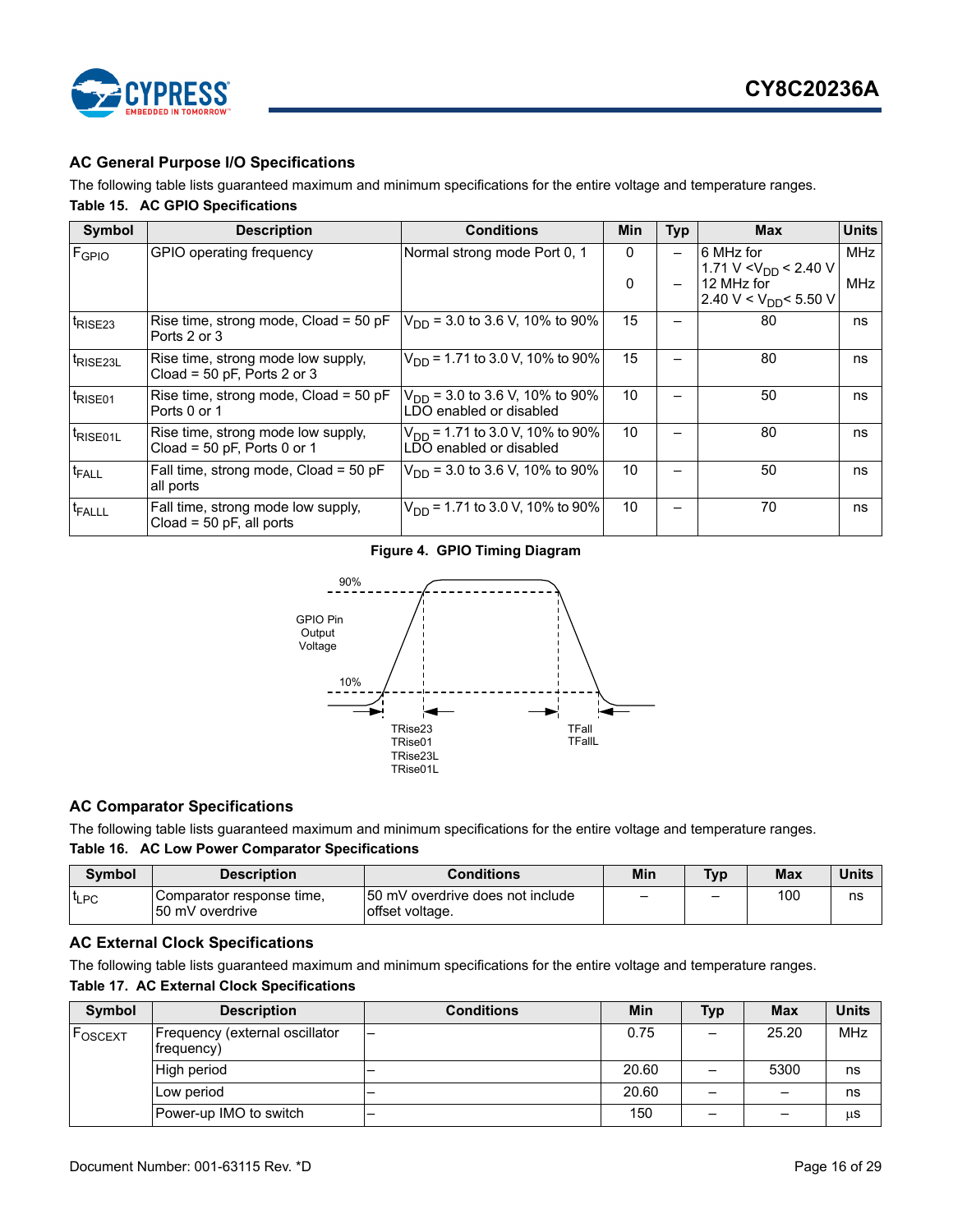

### <span id="page-16-0"></span>**AC Programming Specifications**

**Figure 5. AC Waveform**



The following table lists the guaranteed maximum and minimum specifications for the entire voltage and temperature ranges.

### <span id="page-16-1"></span>**Table 18. AC Programming Specifications**

| Symbol                 | <b>Description</b>                                                                        | <b>Conditions</b>                                              | <b>Min</b> | <b>Typ</b> | <b>Max</b> | <b>Units</b> |
|------------------------|-------------------------------------------------------------------------------------------|----------------------------------------------------------------|------------|------------|------------|--------------|
| t <sub>RSCLK</sub>     | Rise time of SCLK                                                                         |                                                                |            |            | 20         | ns           |
| <sup>t</sup> FSCLK     | Fall time of SCLK                                                                         | -                                                              |            |            | 20         | ns           |
| t <sub>SSCLK</sub>     | Data setup time to falling edge of SCLK                                                   | $\overline{\phantom{0}}$                                       | 40         |            |            | ns           |
| <sup>t</sup> HSCLK     | Data hold time from falling edge of SCLK                                                  |                                                                | 40         |            | —          | ns           |
| $F_{SCLK}$             | Frequency of SCLK                                                                         |                                                                | 0          |            | 8          | <b>MHz</b>   |
| t <sub>ERASEB</sub>    | Flash erase time (block)                                                                  |                                                                |            |            | 18         | ms           |
| twrite                 | Flash block write time                                                                    | -                                                              |            |            | 25         | ms           |
| t <sub>DSCLK</sub>     | Data out delay from falling edge of SCLK                                                  | $3.6 < V_{DD}$                                                 |            |            | 60         | ns           |
| t <sub>DSCLK3</sub>    | Data out delay from falling edge of SCLK                                                  | $3.0 \le V_{DD} \le 3.6$                                       |            |            | 85         | ns           |
| t <sub>DSCLK2</sub>    | Data out delay from falling edge of SCLK                                                  | $1.71 \le V_{DD} \le 3.0$                                      |            |            | 130        | ns           |
| t <sub>XRST3</sub>     | External reset pulse width after power-up                                                 | Required to enter programming mode<br>when coming out of sleep | 300        |            |            | μS           |
| t <sub>XRES</sub>      | XRES pulse length                                                                         |                                                                | 300        |            |            | μS           |
| t <sub>VDDWAIT</sub>   | V <sub>DD</sub> stable to wait-and-poll hold off                                          | ▃                                                              | 0.1        |            | 1          | ms           |
| t <sub>VDDXRES</sub>   | V <sub>DD</sub> stable to XRES assertion delay                                            | —                                                              | 14.27      |            |            | ms           |
| t <sub>POLL</sub>      | SDATA high pulse time                                                                     | -                                                              | 0.01       |            | 200        | ms           |
| t <sub>ACQ</sub>       | "Key window" time after a V <sub>DD</sub> ramp<br>acquire event, based on 256 ILO clocks. | <u>.</u>                                                       | 3.20       |            | 19.60      | ms           |
| <i><b>TXRESINI</b></i> | "Key window" time after an XRES event,<br>based on 8 ILO clocks                           |                                                                | 98         |            | 615        | μS           |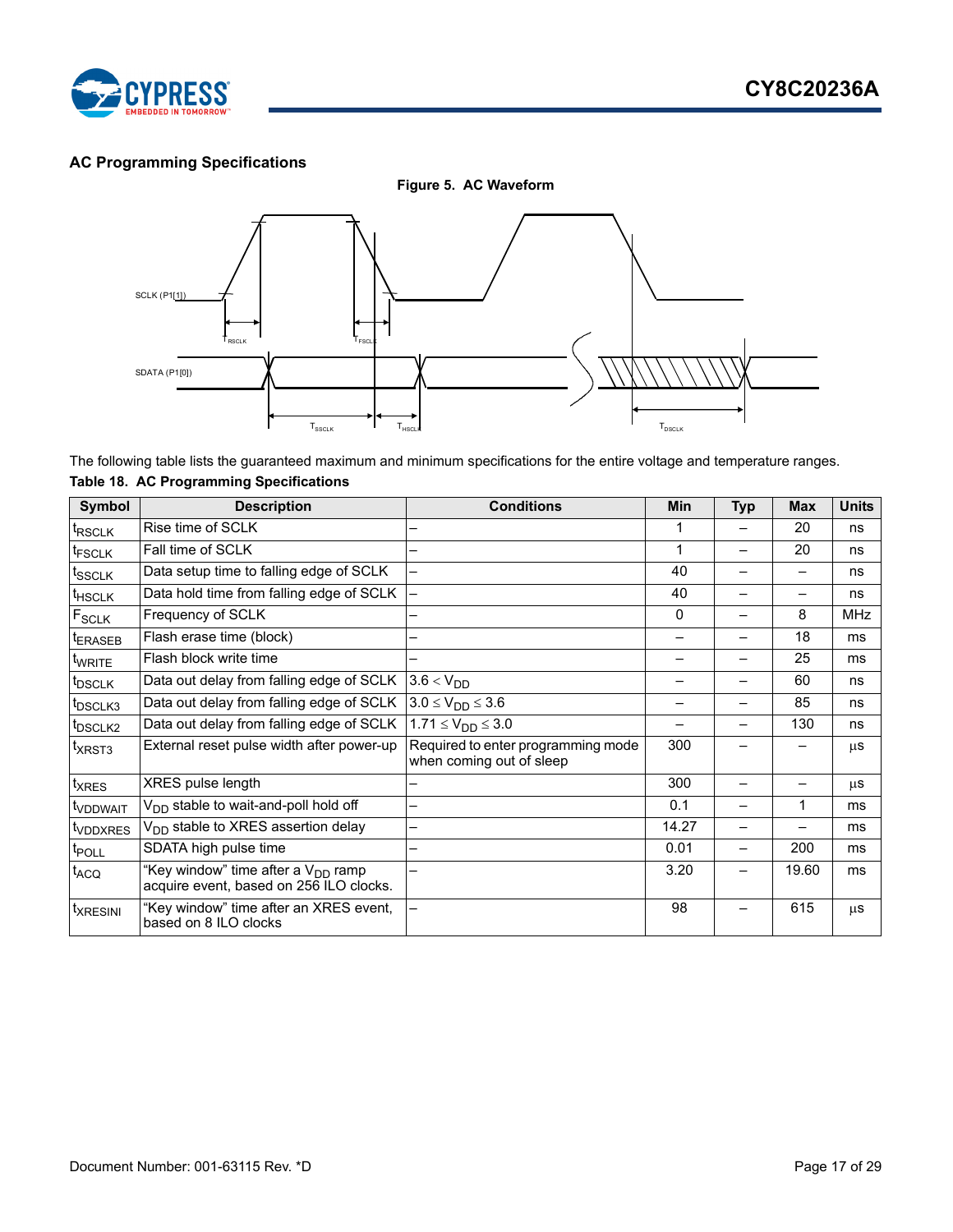

### <span id="page-17-0"></span>**AC I2C Specifications**

The following table lists guaranteed maximum and minimum specifications for the entire voltage and temperature ranges. **Table 19. AC Characteristics of the I2C SDA and SCL Pins**

| Symbol              | <b>Description</b>                                                                             |          | <b>Standard</b><br><b>Mode</b> |              | <b>Fast Mode</b> |            |
|---------------------|------------------------------------------------------------------------------------------------|----------|--------------------------------|--------------|------------------|------------|
|                     |                                                                                                |          | <b>Max</b>                     | Min          | <b>Max</b>       |            |
| $f_{SCL}$           | <b>SCL clock frequency</b>                                                                     | $\Omega$ | 100                            | 0            | 400              | <b>kHz</b> |
| <sup>t</sup> HD;STA | Hold time (repeated) START condition. After this period, the first clock pulse is<br>generated | 4.0      |                                | 0.6          |                  | μs         |
| $t_{LOW}$           | LOW period of the SCL clock                                                                    | 4.7      |                                | 1.3          |                  | μs         |
| <sup>t</sup> HIGH   | <b>HIGH Period of the SCL clock</b>                                                            | 4.0      |                                | 0.6          |                  | μs         |
| t <sub>SU;STA</sub> | Setup time for a repeated START condition                                                      | 4.7      |                                | 0.6          |                  | μs         |
| t <sub>HD;DAT</sub> | Data hold time                                                                                 | $\Omega$ | 3.45                           | $\mathbf{0}$ | 0.90             | μs         |
| t <sub>SU;DAT</sub> | Data setup time                                                                                | 250      | -                              | $100^{[13]}$ |                  | ns         |
| t <sub>SU;STO</sub> | Setup time for STOP condition                                                                  | 4.0      | -                              | 0.6          |                  | μs         |
| t <sub>BUF</sub>    | Bus free time between a STOP and START condition                                               | 4.7      |                                | 1.3          |                  | μs         |
| $t_{SP}$            | Pulse width of spikes are suppressed by the input filter                                       |          |                                | $\Omega$     | 50               | ns         |





#### **Note**

<span id="page-17-1"></span>13. A Fast-Mode I<sup>2</sup>C-bus device can be used in a standard mode I<sup>2</sup>C-bus system, but the requirement  $t_{\text{SU:DAT}} \ge 250$  ns must then be met. This automatically be the case if the device does not stretch the LOW period of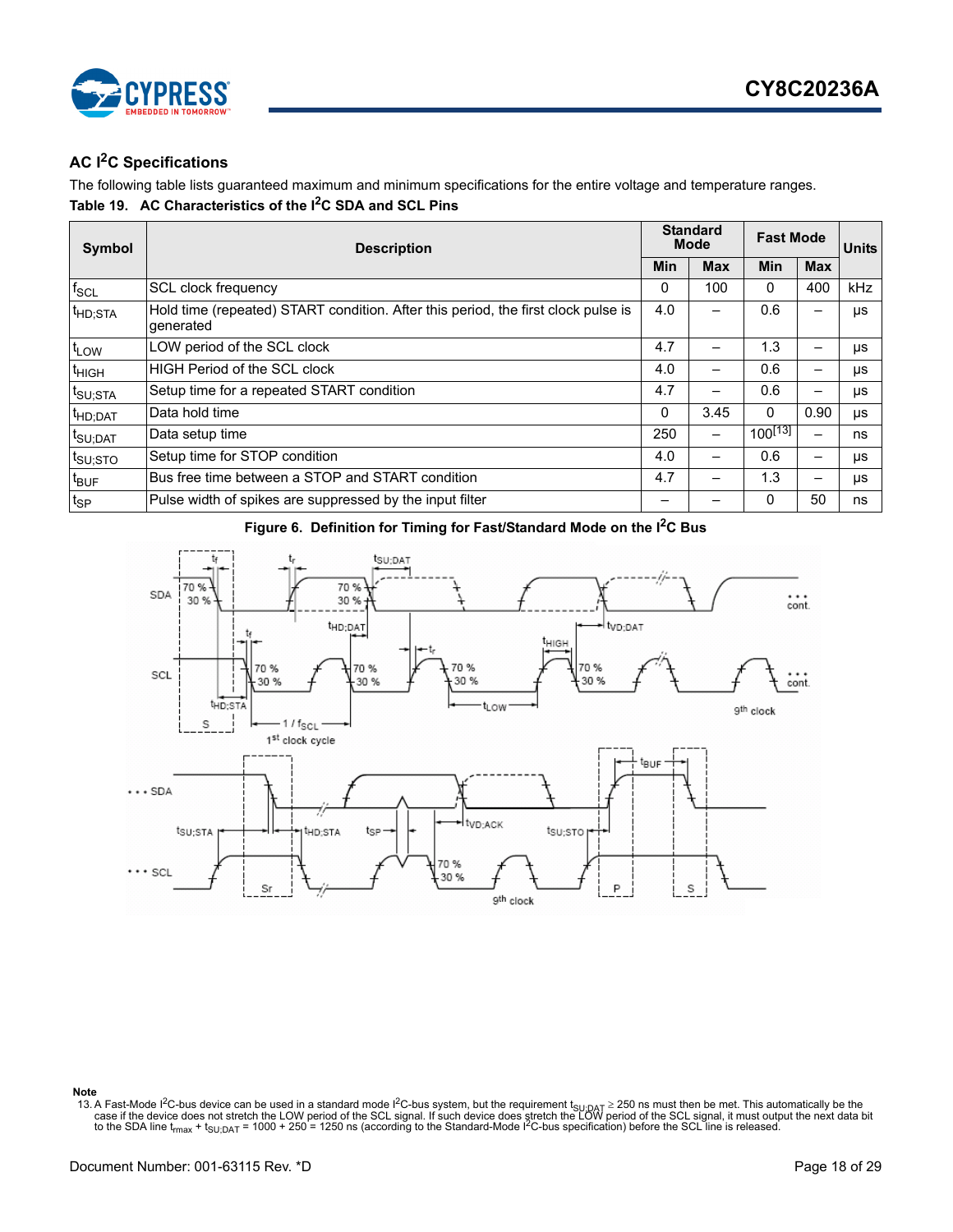

### **Table 20. SPI Master AC Specifications**

| Symbol                | <b>Description</b>          | <b>Conditions</b>                      | <b>Min</b> | <b>Typ</b> | <b>Max</b> | <b>Units</b> |
|-----------------------|-----------------------------|----------------------------------------|------------|------------|------------|--------------|
| F <sub>SCLK</sub>     | <b>SCLK clock frequency</b> | $V_{DD} \ge 2.4 V$<br>$V_{DD} < 2.4 V$ |            |            | 6          | <b>MHz</b>   |
|                       |                             |                                        |            |            | 3          | <b>MHz</b>   |
| DC                    | SCLK duty cycle             |                                        |            | 50         |            | $\%$         |
| t <sub>SETUP</sub>    | MISO to SCLK setup time     | $V_{DD} \ge 2.4 V$<br>$V_{DD} < 2.4 V$ | 60         |            |            | ns           |
|                       |                             |                                        | 100        |            |            | ns           |
| <sup>t</sup> HOLD     | SCLK to MISO hold time      |                                        | 40         |            |            | ns           |
| t <sub>OUT</sub> VAL  | SCLK to MOSI valid time     |                                        |            |            | 40         | ns           |
| t <sub>out_HIGH</sub> | MOSI high time              |                                        | 40         |            |            | ns           |

**Figure 7. SPI Master Mode 0 and 2**



**Figure 8. SPI Master Mode 1 and 3**

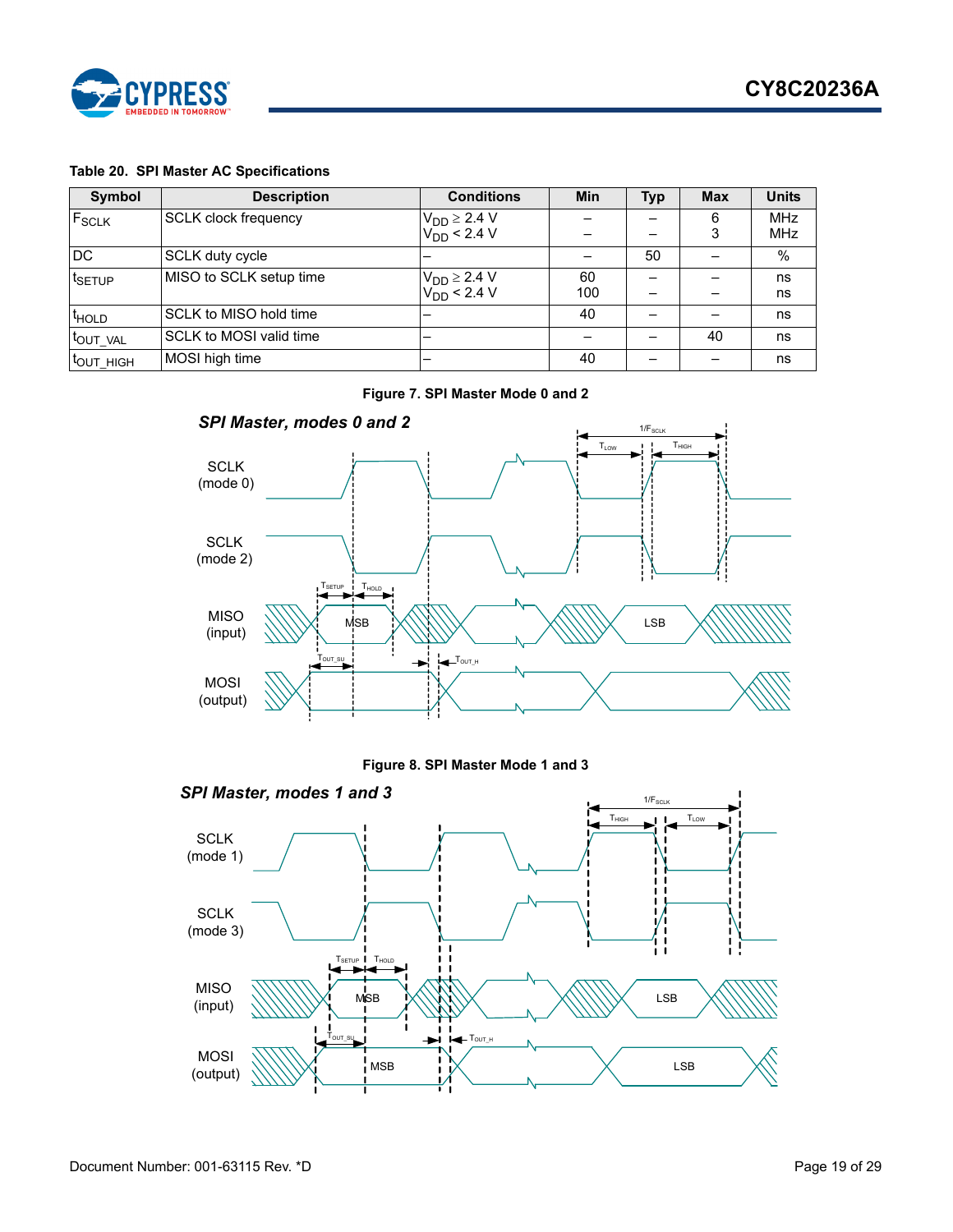

### **Table 21. SPI Slave AC Specifications**

| Symbol                  | <b>Description</b>             | <b>Conditions</b>   | Min    | <b>Typ</b> | <b>Max</b> | <b>Units</b> |
|-------------------------|--------------------------------|---------------------|--------|------------|------------|--------------|
| F <sub>SCLK</sub>       | <b>SCLK clock frequency</b>    | $V_{DD} \geq 2.4 V$ |        |            | 12         | <b>MHz</b>   |
|                         |                                | $V_{DD}$ < 2.4 V    |        |            | 6          | <b>MHz</b>   |
| t <sub>LOW</sub>        | <b>SCLK low time</b>           |                     | 42     |            |            | ns           |
| t <sub>HIGH</sub>       | SCLK high time                 |                     | 42     |            |            | ns           |
| t <sub>SETUP</sub>      | MOSI to SCLK setup time        |                     | 30     |            |            | ns           |
| <sup>t</sup> HOLD       | SCLK to MOSI hold time         |                     | 50     |            |            | ns           |
| t <sub>ss MISO</sub>    | SS high to MISO valid          |                     |        |            | 153        | ns           |
| t <sub>SCLK</sub> _MISO | SCLK to MISO valid             |                     |        |            | 125        | ns           |
| $ t_{SS_HIGH} $         | SS high time                   |                     | 50     |            |            | ns           |
| <sup>t</sup> ss_clk     | Time from SS low to first SCLK |                     | 2/SCLK |            |            | ns           |
| <sup>t</sup> CLK SS     | Time from last SCLK to SS high |                     | 2/SCLK |            |            | ns           |



### **Figure 10. SPI Slave Mode 1 and 3**

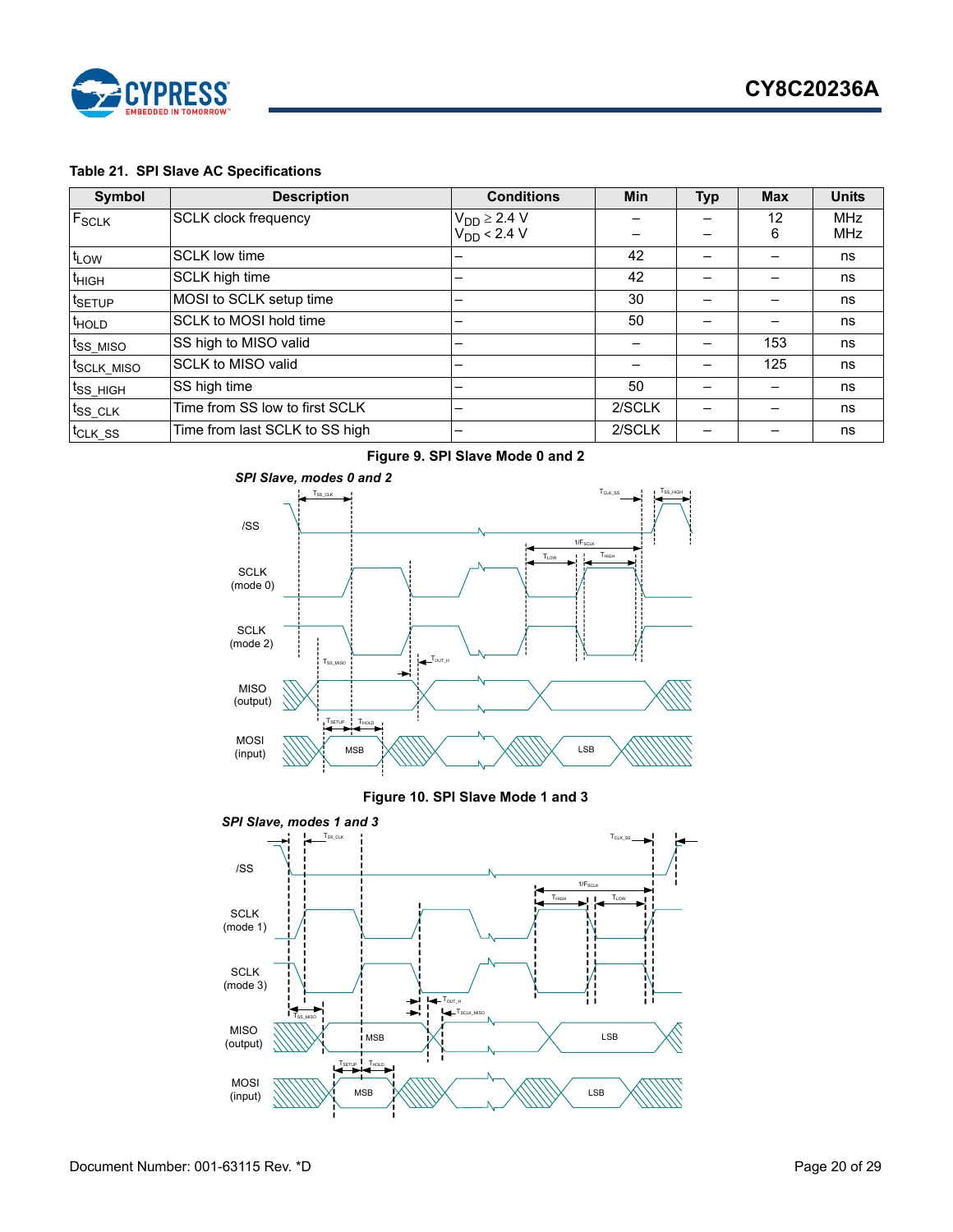

### <span id="page-20-0"></span>**Packaging Information**

This section illustrates the packaging specifications for the CY8C20x36A PSoC device, along with the thermal impedances for each package.

**Important Note** Emulation tools may require a larger area on the target PCB than the chip's footprint. For a detailed description of the emulation tools' dimensions, refer to the emulator pod drawings at<http://www.cypress.com.>

### **Figure 11. 16-pin QFN (3 × 3 × 0.6 mm) LG16A/LD16A (Sawn) Package Outline, 001-09116**



**NOTES** 

1. REFERENCE JEDEC # MO-220

2. ALL DIMENSIONS ARE IN MILLIMETERS

001-09116 \*J

**Important Note** For information on the preferred dimensions for mounting QFN packages, refer to Application Note, Application Notes for Surface Mount Assembly of Amkor's MicroLeadFrame (MLF) Packages available at [http://www.amkor.com.](http://www.amkor.com)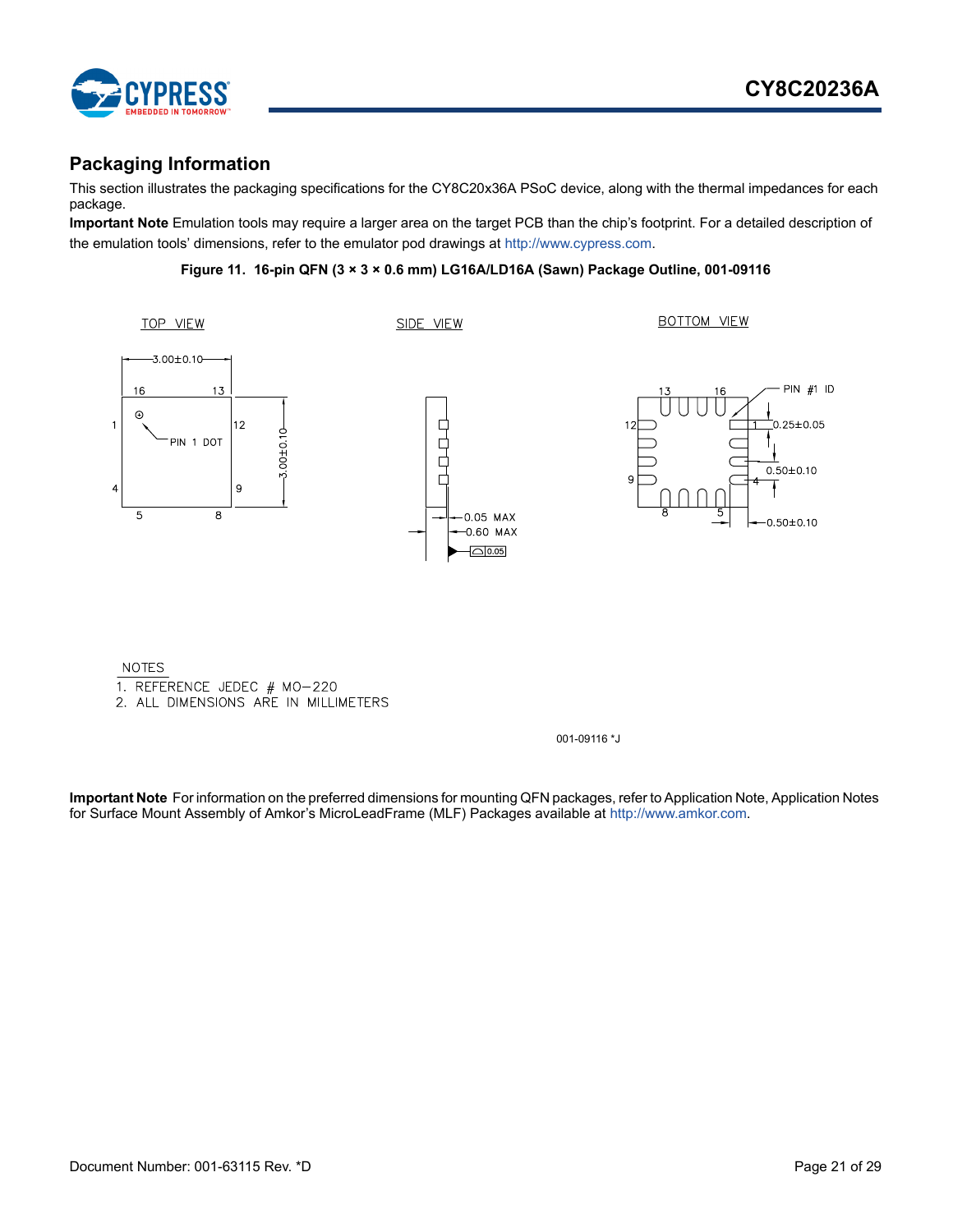

### <span id="page-21-0"></span>**Thermal Impedances**

### <span id="page-21-2"></span>**Table 22. Thermal Impedances per Package**

| Package    | Typical $\theta_{JA}$ <sup>[14]</sup> |
|------------|---------------------------------------|
| 16-pin QFN | 33 °C/W                               |

### <span id="page-21-1"></span>**Solder Reflow Specifications**

[Table 23](#page-21-3) shows the solder reflow temperature limits that must not be exceeded.

### <span id="page-21-3"></span>**Table 23. Solder Reflow Specifications**

| Package    | Maximum Peak Temperature $(T_C)$ | Maximum Time above $T_C$ – 5 °C |
|------------|----------------------------------|---------------------------------|
| 16-pin QFN | 260 °C                           | 30 seconds                      |

<span id="page-21-4"></span>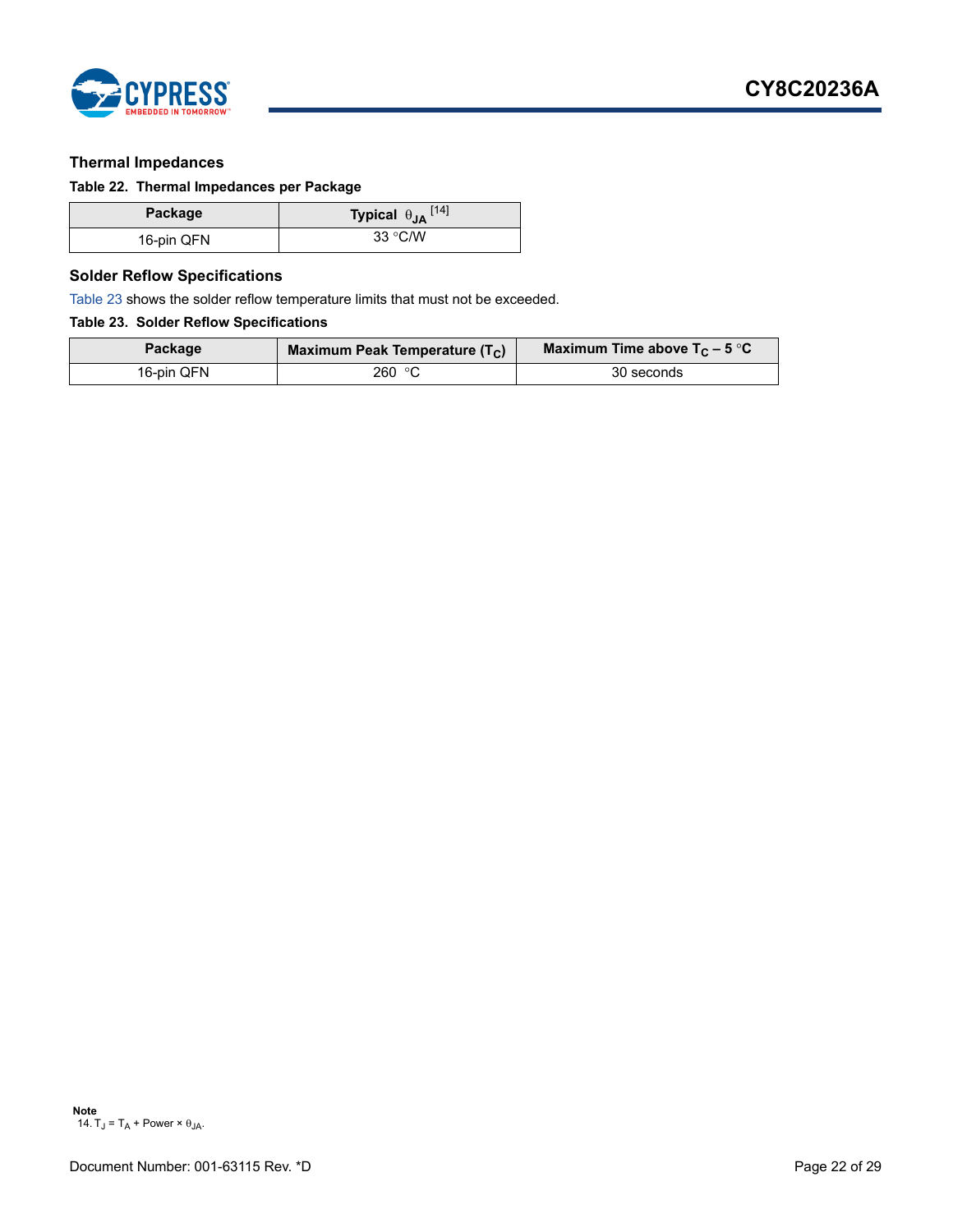

### <span id="page-22-0"></span>**Development Tool Selection**

#### <span id="page-22-1"></span>**Software**

#### *PSoC Designer*

At the core of the PSoC development software suite is PSoC Designer. Utilized by thousands of PSoC developers, this robust software has been facilitating PSoC designs for years. PSoC Designer is available free of charge at

[http://www.cypress.com.](http://www.cypress.com) PSoC Designer comes with a free C compiler.

#### **PSoC Designer Software Subsystems**

You choose a base device to work with and then select different onboard analog and digital components called user modules that use the PSoC blocks. Examples of user modules are ADCs, DACs, Amplifiers, and Filters. You configure the user modules for your chosen application and connect them to each other and to the proper pins. Then you generate your project. This prepopulates your project with APIs and libraries that you can use to program your application.

The tool also supports easy development of multiple configurations and dynamic reconfiguration. Dynamic reconfiguration allows for changing configurations at run time. Code Generation Tools PSoC Designer supports multiple thirdparty C compilers and assemblers. The code generation tools work seamlessly within the PSoC Designer interface and have been tested with a full range of debugging tools. The choice is yours.

**Assemblers.** The assemblers allow assembly code to be merged seamlessly with C code. Link libraries automatically use absolute addressing or are compiled in relative mode, and linked with other software modules to get absolute addressing.

**C Language Compilers.** C language compilers are available that support the PSoC family of devices. The products allow you to create complete C programs for the PSoC family devices. The optimizing C compilers provide all the features of C tailored to the PSoC architecture. They come complete with embedded libraries providing port and bus operations, standard keypad and display support, and extended math functionality.

#### *Debugger*

PSoC Designer has a debug environment that provides hardware in-circuit emulation, allowing you to test the program in a physical system while providing an internal view of the PSoC device. Debugger commands allow the designer to read and program and read and write data memory, read and write I/O registers, read and write CPU registers, set and clear breakpoints, and provide program run, halt, and step control. The debugger also allows the designer to create a trace buffer of registers and memory locations of interest.

#### *In-Circuit Emulator*

A low cost, high functionality In-Circuit Emulator (ICE) is available for development support. This hardware has the

capability to program single devices. The emulator consists of a base unit that connects to the PC by way of a USB port. The base unit is universal and operates with all PSoC devices. Emulation pods for each device family are available separately. The emulation pod takes the place of the PSoC device in the target board and performs full speed (24MHz) operation.

Standard Cypress PSoC IDE tools are available for debugging the CY8C20x36A family of parts. However, the additional trace length and a minimal ground plane in the Flex-Pod can create noise problems that make it difficult to debug the design. A custom bonded On-Chip Debug (OCD) device is available in a 48-pin QFN package. The OCD device is recommended for debugging designs that have high current and/or high analog accuracy requirements. The QFN package is compact and is connected to the ICE through a high density connector.

#### *PSoC Programmer*

Flexible enough to be used on the bench in development, yet suitable for factory programming, PSoC Programmer works either as a standalone programming application or it can operate directly from PSoC Designer. PSoC Programmer software is compatible with both PSoC ICE-Cube in-circuit emulator and PSoC MiniProg. PSoC programmer is available free of charge at [http://www.cypress.com/psocprogrammer.](http://www.cypress.com/psocprogrammer)

#### <span id="page-22-2"></span>**Development Kits**

All development kits are sold at the Cypress Online Store.

#### *CY3215-DK Basic Development Kit*

Th[e CY3215-DK](http://www.cypress.com/?rID=3411) is for prototyping and development with PSoC Designer. This kit supports in-circuit emulation and the software interface enables users to run, halt, and single step the processor and view the content of specific memory locations. PSoC Designer supports the advance emulation features also. The kit includes:

- PSoC Designer Software CD
- ICE-Cube In-Circuit Emulator
- ICE Flex-Pod for CY8C29x66A Family
- Cat-5 Adapter
- Mini-Eval Programming Board
- $\blacksquare$  110 ~ 240 V Power Supply, Euro-Plug Adapter
- iMAGEcraft C Compiler (Registration Required)
- ISSP Cable
- USB 2.0 Cable and Blue Cat-5 Cable
- 2 CY8C29466A-24PXI 28-PDIP Chip Samples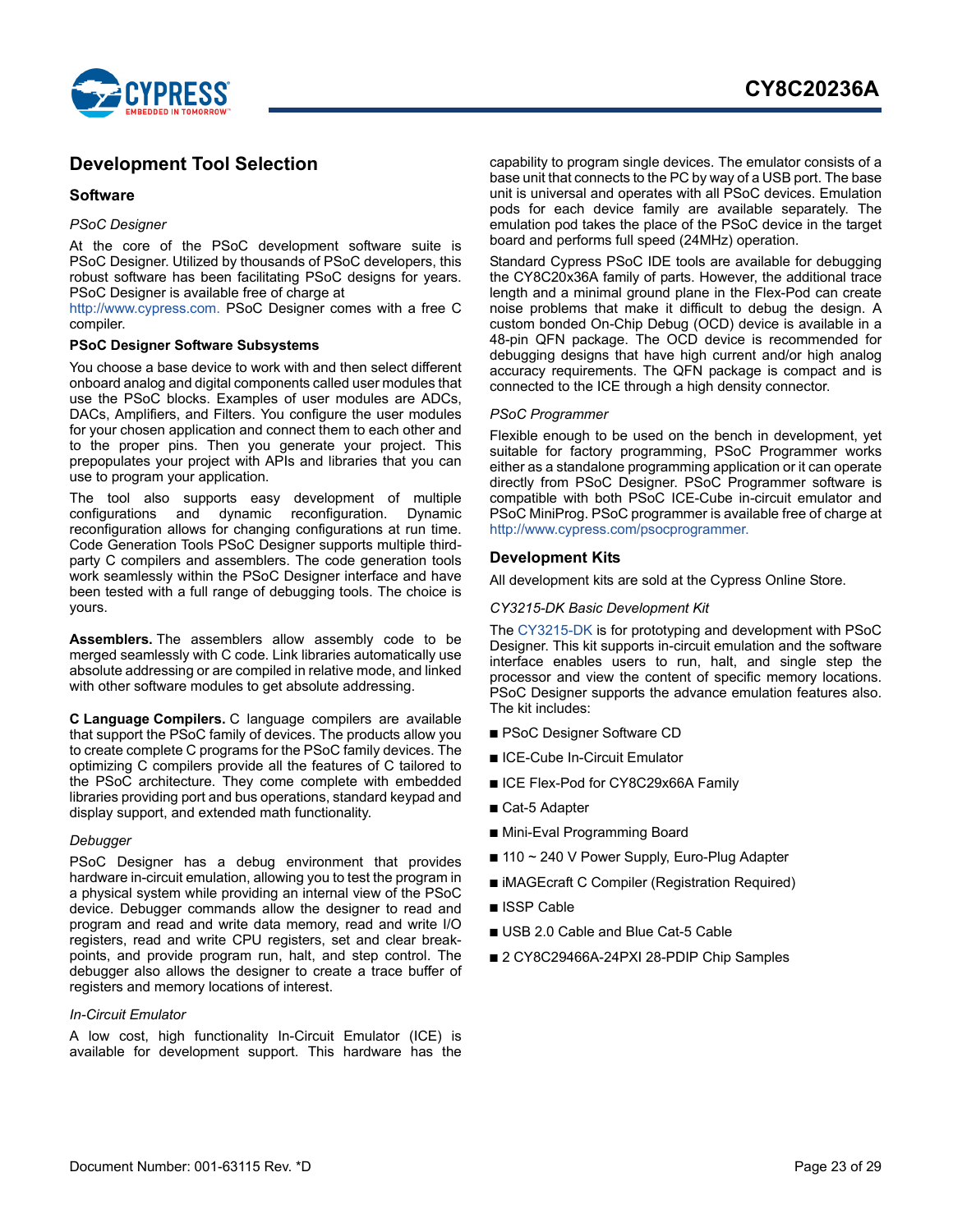

### <span id="page-23-0"></span>**Evaluation Tools**

All evaluation tools are sold at the [Cypress Online Store](http://www.cypress.com/?id=2218).

#### *CY3210-MiniProg1*

The [CY3210-MiniProg1](http://www.cypress.com/?rID=3412) kit enables the user to program PSoC devices via the MiniProg1 programming unit. The MiniProg is a small, compact prototyping programmer that connects to the PC via a provided USB 2.0 cable. The kit includes:

- MiniProg Programming Unit
- MiniEval Socket Programming and Evaluation Board
- 28-Pin CY8C29466A-24PXI PDIP PSoC Device Sample
- 28-Pin CY8C27443A-24PXI PDIP PSoC Device Sample
- PSoC Designer Software CD
- Getting Started Guide
- USB 2.0 Cable

#### *CY3210-PSoCEval1*

The [CY3210-PSoCEval1](http://www.cypress.com/?rID=2541) kit features an evaluation board and the MiniProg1 programming unit. The evaluation board includes an LCD module, potentiometer, LEDs, and plenty of breadboarding space to meet all of your evaluation needs. The kit includes:

- Evaluation Board with LCD Module
- MiniProg Programming Unit
- 28-Pin CY8C29466A-24PXI PDIP PSoC Device Sample (2)
- PSoC Designer Software CD
- Getting Started Guide
- USB 2.0 Cable

#### <span id="page-23-2"></span>**Accessories (Emulation and Programming)**

#### **Table 24. Emulation and Programming Accessories**

## **Part Number Pin Package Flex-Pod Kit**<sup>[[15\]](#page-23-3)</sup> **Foot Kit**<sup>[\[16](#page-23-4)]</sup> **Adapter**<sup>[\[17](#page-23-5)]</sup> CY8C20236A-24LKXA 16-pin QFN CY3250-20246QFN CY3250-16QFN-FK –

#### **Notes**

<span id="page-23-3"></span>15. Flex-Pod kit includes a practice flex-pod and a practice PCB, in addition to two flex-pods.

<span id="page-23-4"></span>16. Foot kit includes surface mount feet that can be soldered to the target PCB.

<span id="page-23-5"></span>17. Programming adapter converts non-DIP package to DIP footprint. Specific details and ordering information for each of the adapters can be found at <http://www.emulation.com>.

### *CY3280-20x66 Universal CapSense Controller*

The [CY3280-20X66](http://www.cypress.com/?rID=38222) CapSense Controller Kit is designed for easy prototyping and debug of CY8C20xx6A CapSense Family designs with pre-defined control circuitry and plug-in hardware. Programming hardware and an I2C-to-USB bridge are included for tuning and data acquisition.

The kit includes:

- CY3280-20x66 CapSense Controller Board
- CY3240-I2USB Bridge
- CY3210 MiniProg1 Programmer
- USB 2.0 Retractable Cable
- CY3280-20x66 Kit CD

#### <span id="page-23-1"></span>**Device Programmers**

All device programmers are purchased from the Cypress Online Store.

*CY3207ISSP In-System Serial Programmer (ISSP)*

Th[e CY3207ISSP](http://www.cypress.com/?rID=37658) is a production programmer. It includes protection circuitry and an industrial case that is more robust than the MiniProg in a production programming environment. Note that CY3207ISSP needs special software and is not compatible with PSoC Programmer. The kit includes:

- CY3207 Programmer Unit
- PSoC ISSP Software CD
- 110 ~ 240 V Power Supply, Euro-Plug Adapter
- USB 2.0 Cable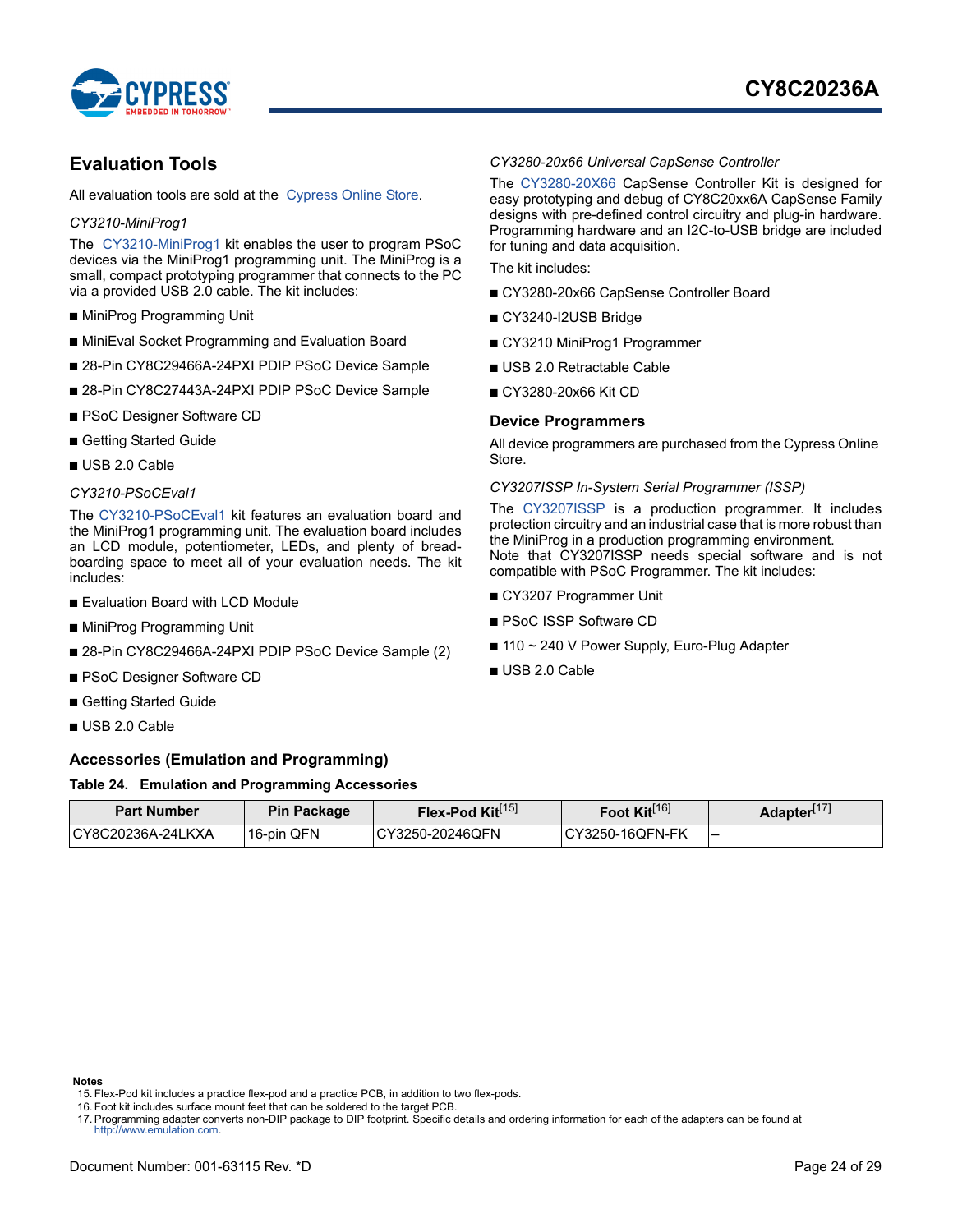

### <span id="page-24-0"></span>**Ordering Information**

The following table lists the CY8C20x36A PSoC devices' key package features and ordering codes..

### **Table 25. PSoC Device Key Features and Ordering Information**

| Package                                       | <b>Ordering Code</b> | Flash<br>(Bytes) | <b>SRAM</b><br>(Bytes) | <b>CapSense</b><br><b>Blocks</b> | Digital I/O<br><b>Pins</b> | Analog<br>$\vert$ Inputs $^{[78]}$ | <b>XRES</b><br><b>Pin</b> | <b>ADC</b> |
|-----------------------------------------------|----------------------|------------------|------------------------|----------------------------------|----------------------------|------------------------------------|---------------------------|------------|
| 16-Pin (3 × 3 × 0.6 mm) QFN CY8C20236A-24LKXA |                      | 8K               | 1K                     |                                  | 13                         | 13                                 | Yes                       | Yes        |
| (Tape and Reel)                               |                      | 8K               | 1K                     |                                  | 13                         | 13                                 | Yes                       | Yes        |

### <span id="page-24-1"></span>**Ordering Code Definitions**



<span id="page-24-2"></span>**Note** 18. Dual-function Digital I/O Pins also connect to the common analog mux.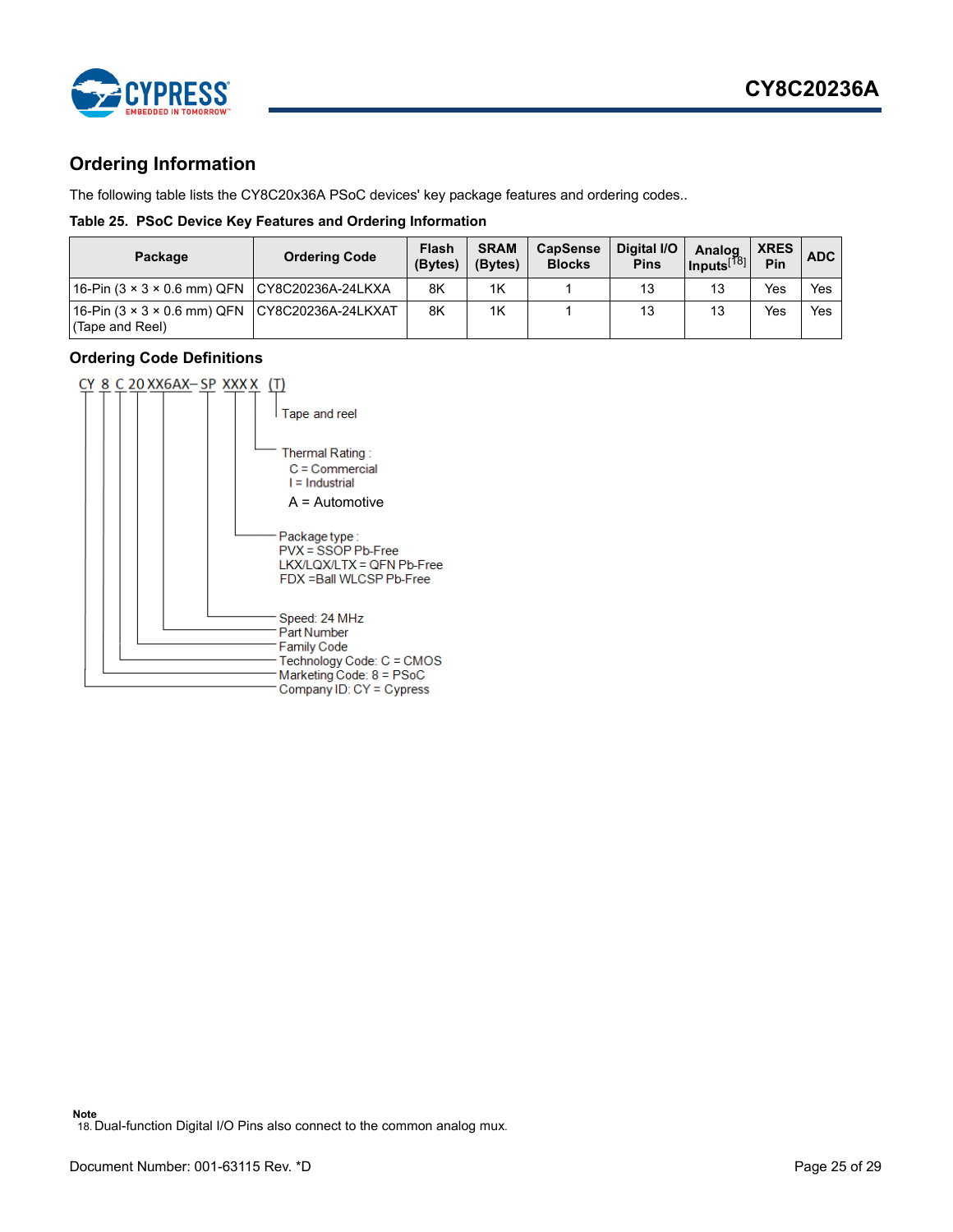

### <span id="page-25-0"></span>**Acronyms**

The following table lists the acronyms that are used in this document.

#### **Table 26. Acronyms Used in this Document**

| Acronym                   | <b>Description</b>                      |
|---------------------------|-----------------------------------------|
| АC                        | alternating current                     |
| <b>ADC</b>                | analog-to-digital converter             |
| $\overline{API}$          | application programming interface       |
| <b>CMOS</b>               | complementary metal oxide semiconductor |
| <b>CPU</b>                | central processing unit                 |
| <b>DAC</b>                | digital-to-analog converter             |
| DC                        | direct current                          |
| <b>EOP</b>                | end of packet                           |
| <b>FSR</b>                | full scale range                        |
| <b>GPIO</b>               | general purpose input/output            |
| GUI                       | graphical user interface                |
| I <sup>z</sup> C          | inter-integrated circuit                |
| <b>ICE</b>                | in-circuit emulator                     |
| <b>IDAC</b>               | digital analog converter current        |
| $\overline{10}$           | internal low speed oscillator           |
| <b>IMO</b>                | internal main oscillator                |
| 1/O                       | input/output                            |
| <b>ISSP</b>               | in-system serial programming            |
| <b>LCD</b>                | liquid crystal display                  |
| <b>LDO</b>                | low dropout (regulator)                 |
| LSB                       | least-significant bit                   |
| <b>LVD</b>                | low voltage detect                      |
| <b>MCU</b>                | micro-controller unit                   |
| <b>MIPS</b>               | mega instructions per second            |
| <b>MISO</b>               | master in slave out                     |
| <b>MOSI</b>               | master out slave in                     |
| <b>MSB</b>                | most-significant bit                    |
| <b>OCD</b>                | on-chip debugger                        |
| <b>POR</b>                | power on reset                          |
| <b>PPOR</b>               | precision power on reset                |
| <b>PSRR</b>               | power supply rejection ratio            |
| <b>PWRSYS</b>             | power system                            |
| $\mathsf{PSoC}^\circledR$ | Programmable System-on-Chip             |
| <b>SLIMO</b>              | slow internal main oscillator           |
| <b>SRAM</b>               | static random access memory             |
| <b>SNR</b>                | signal to noise ratio                   |
| QFN                       | quad flat no-lead                       |
| SCL                       | serial I2C clock                        |
| <b>SDA</b>                | serial I2C data                         |
| <b>SDATA</b>              | serial ISSP data                        |
| <b>SPI</b>                | serial peripheral interface             |
| SS                        | slave select                            |
| <b>SSOP</b>               | shrink small outline package            |
| ТC                        | test controller                         |
| <b>USB</b>                | universal serial bus                    |
| <b>WLCSP</b>              | wafer level chip scale package          |
| <b>XTAL</b>               | crystal                                 |

### <span id="page-25-1"></span>**Reference Documents**

- *Technical reference manual for CY8C20xx6 devices*
- *In-system Serial Programming (ISSP) protocol for 20xx6* ([AN2026C\)](http://www.cypress.com/?rID=40048)
- Host Sourced Serial Programming for 20xx6 devices (AN59389*)*

### <span id="page-25-2"></span>**Document Conventions**

### <span id="page-25-3"></span>**Units of Measure**

[Table 27](#page-25-4) lists all the abbreviations used to measure the PSoC devices.

### <span id="page-25-4"></span>**Table 27. Units of Measure**

| <b>Symbol</b>           | <b>Unit of Measure</b>        |
|-------------------------|-------------------------------|
| ்С                      | degree Celsius                |
| dB                      | decibels                      |
| fF                      | femto farad                   |
| g                       | gram                          |
| Hz                      | hertz                         |
| KB                      | 1024 bytes                    |
| Kbit                    | <b>1024 bits</b>              |
| KHz                     | kilohertz                     |
| <b>Ksps</b>             | kilo samples per second       |
| $\overline{k\Omega}$    | kilohm                        |
| <b>MHz</b>              | megahertz                     |
| $M\Omega$               | megaohm                       |
| μA                      | microampere                   |
| μF                      | microfarad                    |
| $\overline{\mu}$ H      | microhenry                    |
| $\mu$ s                 | microsecond                   |
| $\mu$ W                 | microwatts                    |
| mA                      | milli-ampere                  |
| ms                      | milli-second                  |
| $\overline{mv}$         | milli-volts                   |
| nA                      | nanoampere                    |
| ns                      | nanosecond                    |
| nV                      | nanovolts                     |
| W                       | ohm                           |
| pA                      | picoampere                    |
| pF                      | picofarad                     |
| pp                      | peak-to-peak                  |
| ppm                     | parts per million             |
| ps                      | picosecond                    |
| sps                     | samples per second            |
| s                       | sigma: one standard deviation |
| $\overline{\mathsf{v}}$ | volts                         |
| $\overline{\mathsf{w}}$ | watt                          |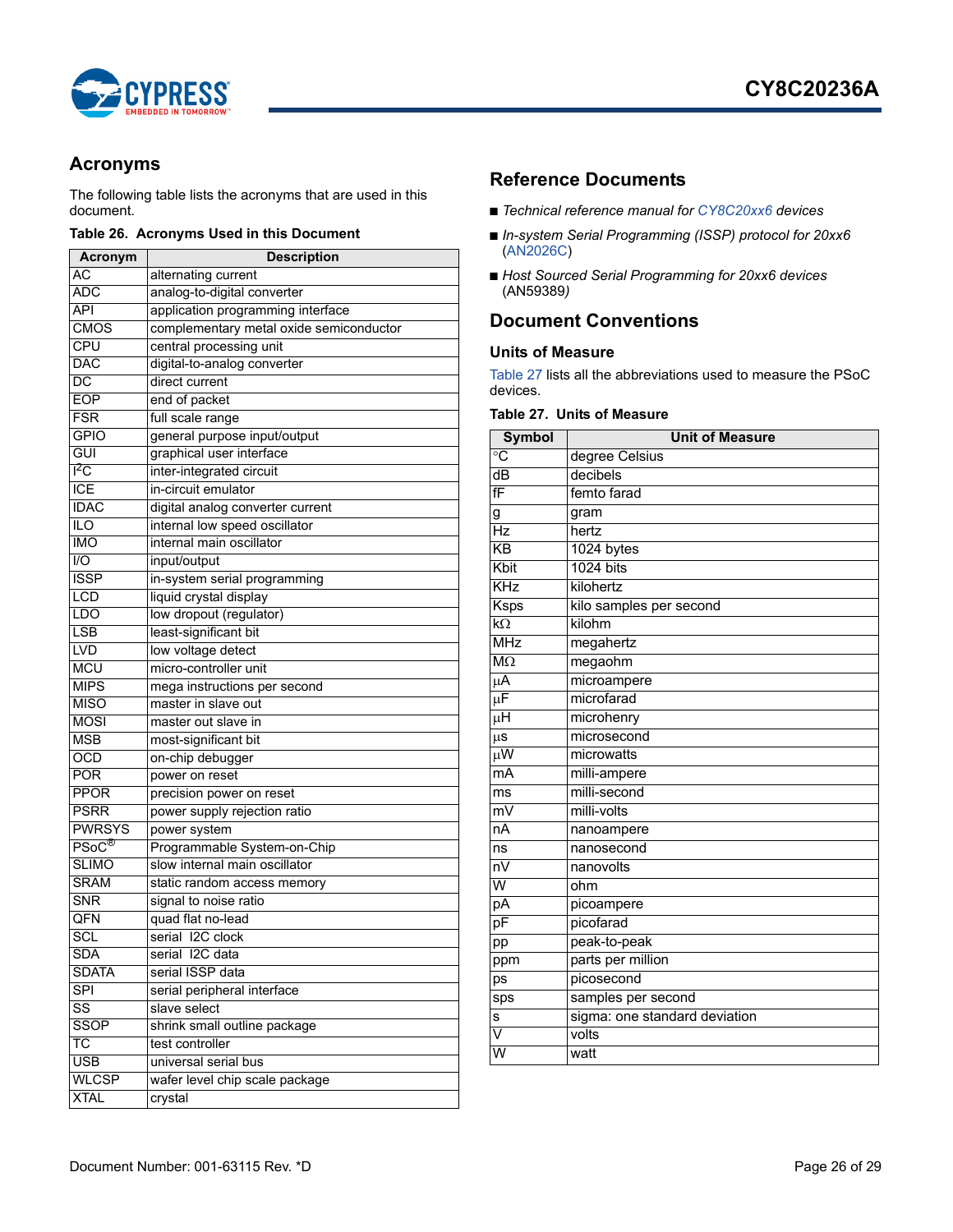

### <span id="page-26-0"></span>**Numeric Naming**

Hexadecimal numbers are represented with all letters in uppercase with an appended lowercase 'h' (for example, '14h' or '3Ah'). Hexadecimal numbers may also be represented by a '0x' prefix, the C coding convention. Binary numbers have an appended lowercase 'b' (for example, 01010100b' or '01000011b'). Numbers not indicated by an 'h', 'b', or 0x are decimal.

### <span id="page-26-1"></span>**Glossary**

| Crosspoint connection               | Connection between any GPIO combination via analog multiplexer bus.                                                                                                                                               |
|-------------------------------------|-------------------------------------------------------------------------------------------------------------------------------------------------------------------------------------------------------------------|
| Differential non-linearity          | Ideally, any two adjacent digital codes correspond to output analog voltages that are exactly<br>one LSB apart. Differential non-linearity is a measure of the worst case deviation from the<br>ideal 1 LSB step. |
| Hold time                           | Hold time is the time following a clock event during which the data input to a latch or flip-<br>flop must remain stable in order to guarantee that the latched data is correct.                                  |
| $I^2C$                              | It is a serial multi-master bus used to connect low speed peripherals to MCU.                                                                                                                                     |
| Integral nonlinearity               | It is a term describing the maximum deviation between the ideal output of a DAC/ADC and<br>the actual output level.                                                                                               |
| Latch-up current                    | Current at which the latch-up test is conducted according to JESD78 standard (at<br>125 degree celsius)                                                                                                           |
| Power supply rejection ratio (PSRR) | The PSRR is defined as the ratio of the change in supply voltage to the corresponding<br>change in output voltage of the device.                                                                                  |
| Scan                                | The conversion of all sensor capacitances to digital values.                                                                                                                                                      |
| Setup time                          | Period required to prepare a device, machine, process, or system for it to be ready to<br>function.                                                                                                               |
| Signal-to-noise ratio               | The ratio between a capacitive finger signal and system noise.                                                                                                                                                    |
| <b>SPI</b>                          | Serial peripheral interface is a synchronous serial data link standard.                                                                                                                                           |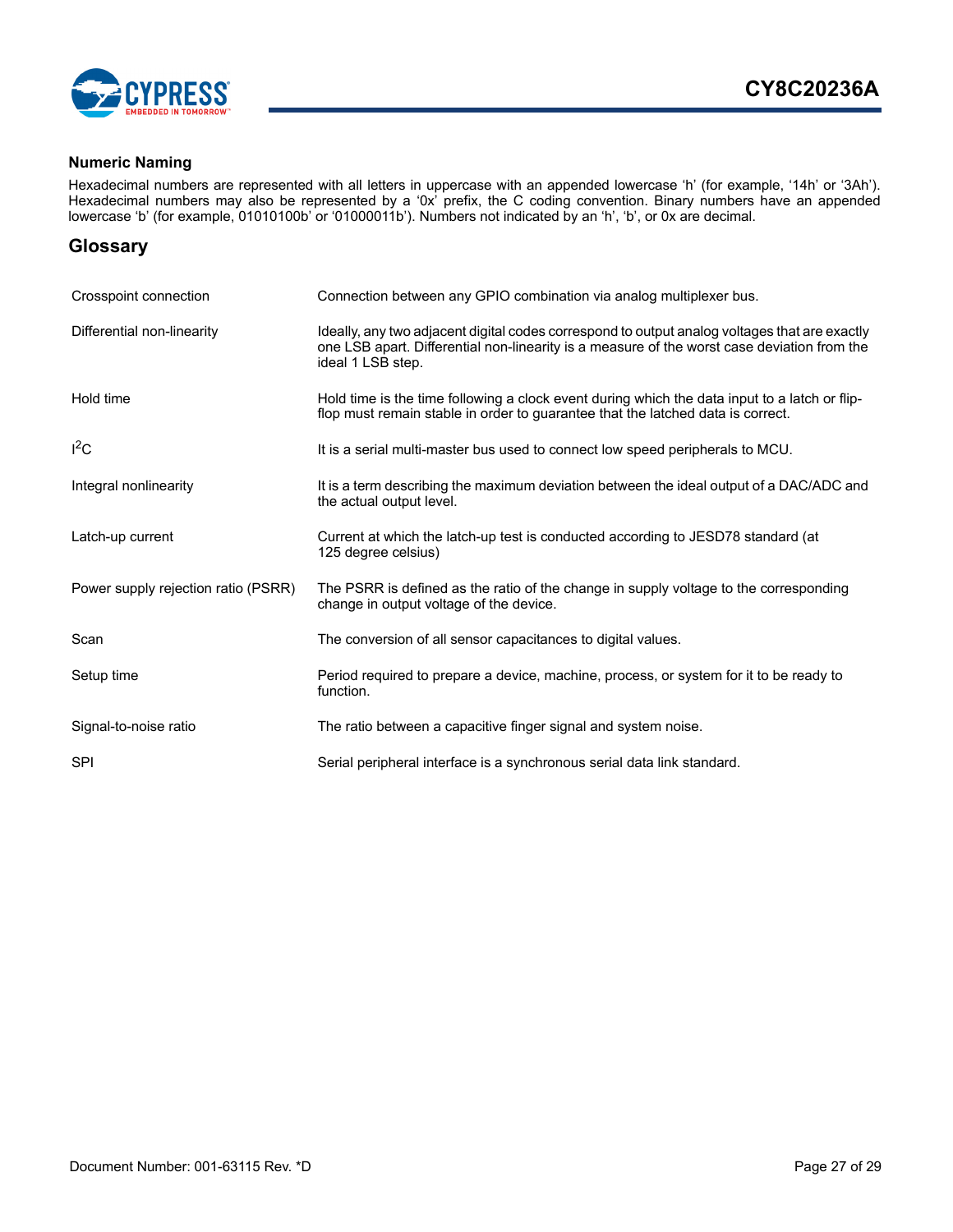

## <span id="page-27-0"></span>**Document History Page**

| Document Title: CY8C20236A, Automotive CapSense <sup>®</sup> Applications<br>Document Number: 001-63115 |            |                     |                                  |                                                                                                                                                                                                                                                                                                                                                                                                                                                                                                                                                                                                                                                                                                                                                                                                                                                                                                                                                                                                     |  |
|---------------------------------------------------------------------------------------------------------|------------|---------------------|----------------------------------|-----------------------------------------------------------------------------------------------------------------------------------------------------------------------------------------------------------------------------------------------------------------------------------------------------------------------------------------------------------------------------------------------------------------------------------------------------------------------------------------------------------------------------------------------------------------------------------------------------------------------------------------------------------------------------------------------------------------------------------------------------------------------------------------------------------------------------------------------------------------------------------------------------------------------------------------------------------------------------------------------------|--|
| <b>Revision</b>                                                                                         | <b>ECN</b> | Origin of<br>Change | <b>Submission</b><br><b>Date</b> | <b>Description of Change</b>                                                                                                                                                                                                                                                                                                                                                                                                                                                                                                                                                                                                                                                                                                                                                                                                                                                                                                                                                                        |  |
| $**$                                                                                                    | 2989484    | <b>BTK</b>          | 07/21/10                         | New data sheet.                                                                                                                                                                                                                                                                                                                                                                                                                                                                                                                                                                                                                                                                                                                                                                                                                                                                                                                                                                                     |  |
| $^*A$                                                                                                   | 3262255    | <b>BTK</b>          | 05/19/11                         | Changed status from Advance to Preliminary.<br>Added preliminary information to data sheet.                                                                                                                                                                                                                                                                                                                                                                                                                                                                                                                                                                                                                                                                                                                                                                                                                                                                                                         |  |
| *B                                                                                                      | 3311559    | <b>BTK</b>          | 07/13/11                         | Changed status from Preliminary to Final.<br>Removed "Capacitance on Crystal Pins" section.                                                                                                                                                                                                                                                                                                                                                                                                                                                                                                                                                                                                                                                                                                                                                                                                                                                                                                         |  |
| *C                                                                                                      | 4478256    | <b>KUK</b>          | 08/19/2014                       | Updated Document Title as "CY8C20236A, Automotive CapSense®<br>Applications".<br>Removed CY8C20566A related information in all instances across the<br>document.<br>Removed 48-pin SSOP package related information in all instances across the<br>document.<br>Updated PSoC <sup>®</sup> Functional Overview:<br>Updated description.<br><b>Updated Electrical Specifications:</b><br><b>Updated DC Chip-Level Specifications:</b><br><b>Updated Table 4:</b><br>Removed the Note "For USB mode, the V <sub>DD</sub> supply for bus-powered<br>application should be limited to 4.35 V-5.35 V. For self-powered application,<br>$V_{DD}$ should be 3.15 V-3.45 V." and its reference in $V_{DD}$ parameter.<br><b>Updated Packaging Information:</b><br>spec 001-09116 - Changed revision from *E to *J.<br>Removed spec 51-85061 *D<br><b>Updated Ordering Information:</b><br>Updated part numbers.<br>Removed the column "USB".<br>Updated to new template.<br><b>Completing Sunset Review.</b> |  |
| *D                                                                                                      | 5873117    | <b>SNPR</b>         | 09/05/2017                       | Updated to new template.<br><b>Completing Sunset Review.</b>                                                                                                                                                                                                                                                                                                                                                                                                                                                                                                                                                                                                                                                                                                                                                                                                                                                                                                                                        |  |